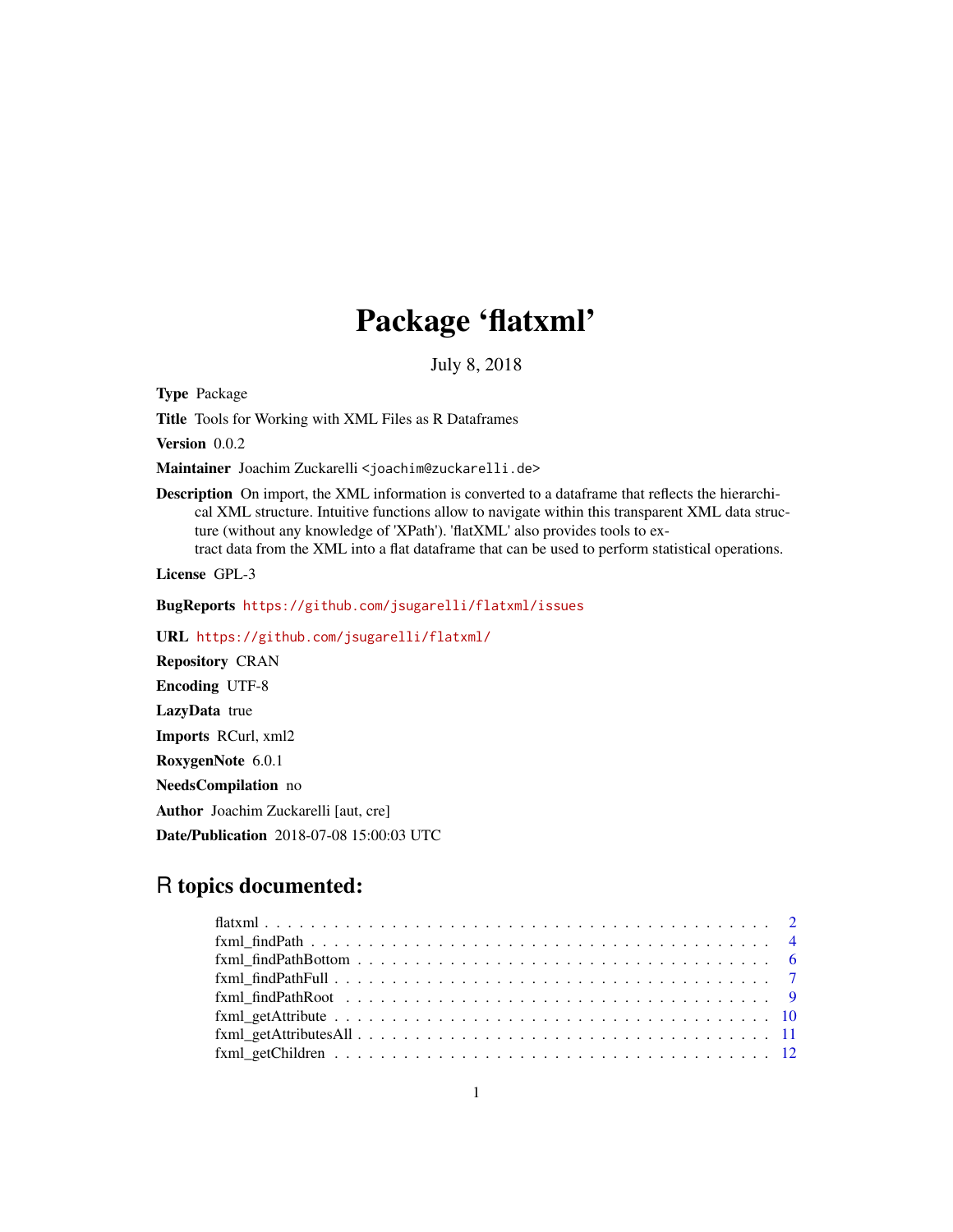#### <span id="page-1-0"></span> $2<sup>2</sup>$

| Index | 31 |
|-------|----|
|       |    |

flatxml *flatXML: Tools for Working with XML Files as R Dataframes*

#### **Description**

flatXML: Tools for Working with XML Files as R Dataframes

#### **Overview**

flatxml provides functions to easily deal with XML files. When parsing an XML document with [fxml\\_importXMLFlat](#page-23-1), flatxml produces a special dataframe that is \'flat\' by its very nature but contains all necessary information about the hierarchical structure of the underlying XML document (for details on the dataframe see the reference for the [fxml\\_importXMLFlat](#page-23-1) function). flatxml offers a set of functions to work with this dataframe. Apart from representing the XML document in a dataframe structure, there is yet another way in which flatxml relates to dataframes: the [fxml\\_toDataFrame](#page-27-1) function can be used to extract data from an XML document into a dataframe, e.g. to work on the data with statistical functions. Because in this case there is no need to represent the XML document structure as such (it's all about the data contained in the document), there is no representation of the hierarchical structure of the document any more, it's just a normal dataframe. Each XML element, for example <tag attribute="some value">Here is some text</tag> has certain characteristics that can be accessed via the flatxml interface functions, after an XML document has been imported with [fxml\\_importXMLFlat](#page-23-1). These characteristics are:

- *value*: The (text) value of the element, "Here is some text" in the example above
- *attributes*: The XML attributes of the element, attribute with its value "some value" in the example above
- *children*: The elements on the next lower hierarchical level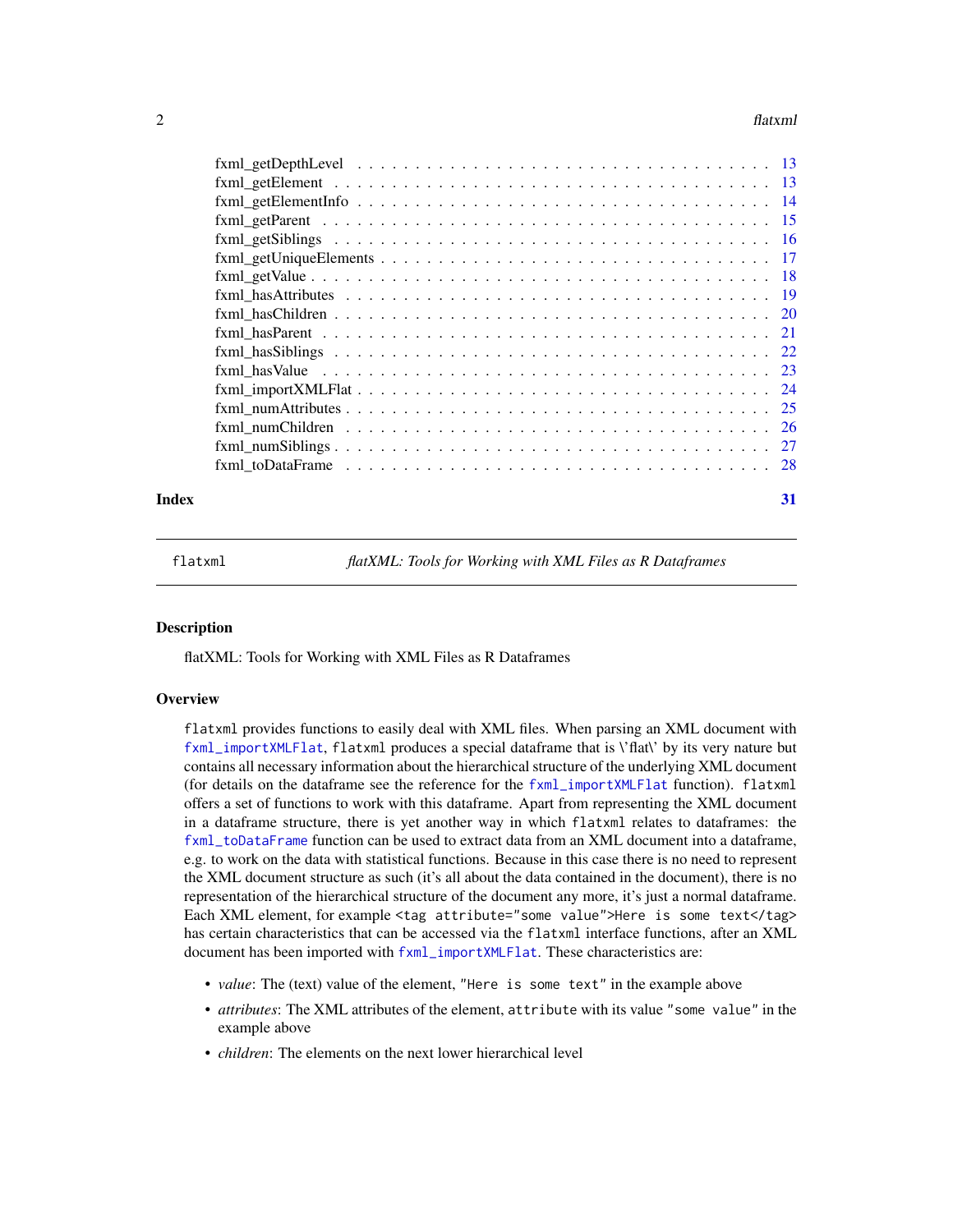#### <span id="page-2-0"></span>flatxml 3

- *parent*: The element of the next higher hierarchical level, i.e. the element to which the current element is a child
- *siblings*: The elements on the same hierarchical level as the current element

#### Structure of the flatxml interface

The flatxml interface to access these characteristics follows a simple logic: For each of the characteristics there are typically three functions available:

- fxml\_has...(): Determines if the current XML element has (at least one instance of) the characteristic
- fxml\_num...(): Returns the number of the characteristics of the current XML (e.g. the number of children elements)
- fxml\_get...(): Returns (the IDs of) the respective characteristics of the current XML element (e.g. the children of the current element)

# Functions to access the characteristics of an XML element

For values:

- [fxml\\_hasValue](#page-22-1)
- [fxml\\_getValue](#page-17-1)

# For attributes:

- [fxml\\_hasAttributes](#page-18-1)
- [fxml\\_numAttributes](#page-24-1)
- [fxml\\_getAttribute](#page-9-1) (note: no plural 's'!)
- [fxml\\_getAttributesAll](#page-10-1) (get all attributes instead of a specific one)

# For children:

- [fxml\\_hasChildren](#page-19-1)
- [fxml\\_numChildren](#page-25-1)
- [fxml\\_getChildren](#page-11-1)

# For parents:

- [fxml\\_hasParent](#page-20-1)
- [fxml\\_getParent](#page-14-1)

# For siblings:

- [fxml\\_hasSiblings](#page-21-1)
- [fxml\\_numSiblings](#page-26-1)
- [fxml\\_getSiblings](#page-15-1)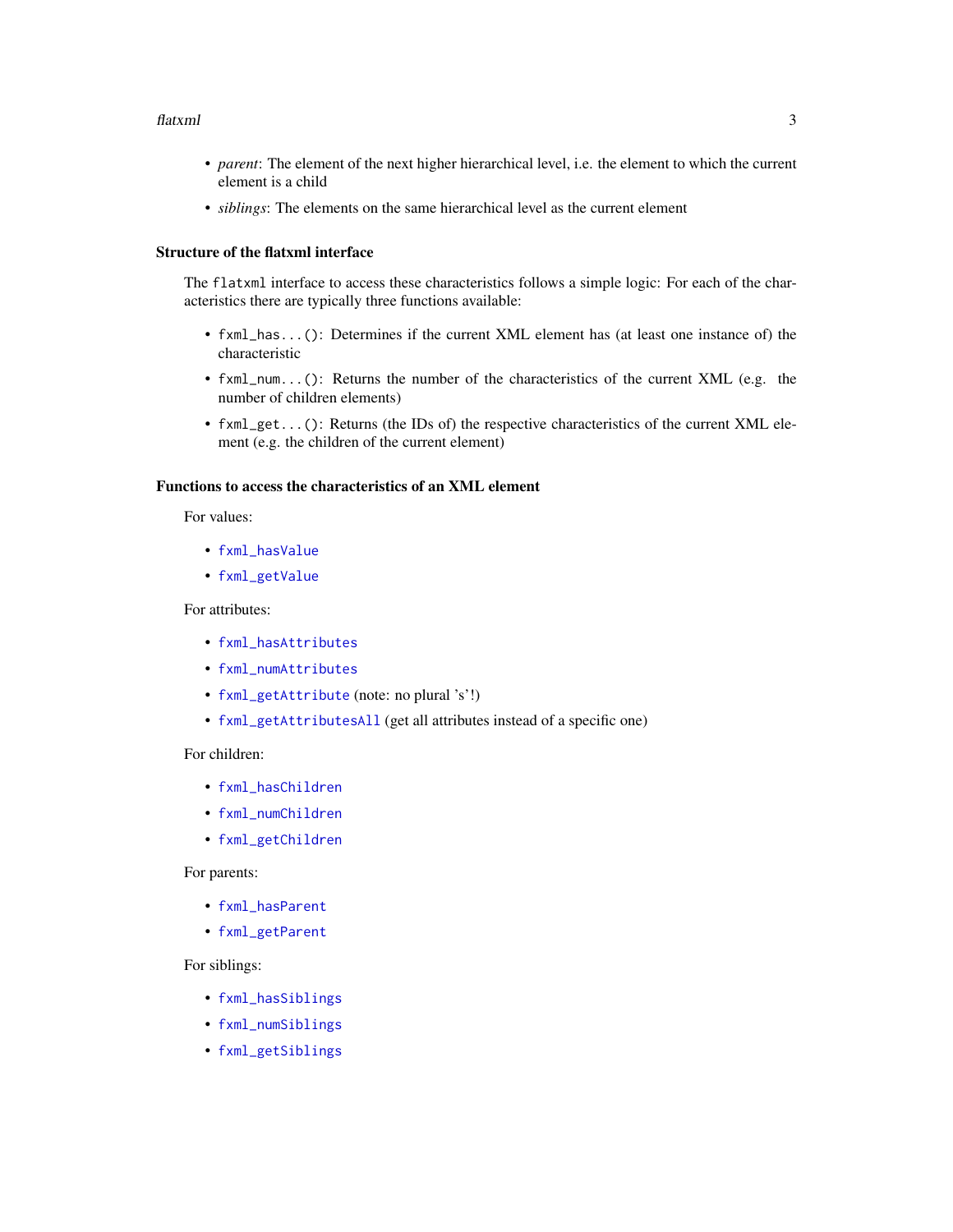# <span id="page-3-0"></span>Functions for searching in the XML document

- [fxml\\_findPath](#page-3-1) (search anywhere in the path to an XML element)
- [fxml\\_findPathFull](#page-6-1) (find an element based on its complete path)
- [fxml\\_findPathRoot](#page-8-1) (search in the path to an XML element starting at the top element [root node])
- [fxml\\_findPathBottom](#page-5-1) (search in the path to an XML element starting at the lowest hierarchical level)

#### Other functions

- [fxml\\_getElement](#page-12-1) (name on an XML element (the tag in <tag>. . . </tag>)
- [fxml\\_getUniqueElements](#page-16-1) (unique XML elements in the document)
- [fxml\\_getElementInfo](#page-13-1) (all relevant information on an XML element (children, siblings, etc.)
- [fxml\\_getDepthLevel](#page-12-2) (level of an element in the hierarchy of the XML document)

<span id="page-3-1"></span>fxml\_findPath *Finding XML elements*

#### Description

Finds all XML elements in an XML document that lie on a certain path, regardless of where exactly the path is found in the XML document. Sub-elements (children) of the elements on the search path are returned, too.

#### Usage

```
fxml_findPath(xmlflat.df, path, attr.only = NULL, attr.not = NULL)
```
# Arguments

| xmlflat.df | A flat XML dataframe created with fxml_importXMLFlat.                                                                                                                                                                                                                                                                                                                                                                                                                                                                                                                                                                          |
|------------|--------------------------------------------------------------------------------------------------------------------------------------------------------------------------------------------------------------------------------------------------------------------------------------------------------------------------------------------------------------------------------------------------------------------------------------------------------------------------------------------------------------------------------------------------------------------------------------------------------------------------------|
| path       | A character vector representing the path to be searched. Each element of the vec-<br>tor is a hierarchy level in the XML document. Example: path = $c("tag1", "tag2").$                                                                                                                                                                                                                                                                                                                                                                                                                                                        |
| attr.only  | A list of named vectors representing attribute/value combinations the XML el-<br>ements on the search path must match. The name of an element in the list is<br>the XML elment name to which the attribute belongs. The list element itself<br>is a named vector. The vector's elements represent different attributes (= the<br>names of the vector elements) and their values (= vector elements). Example:<br>attr.only = list(tag1 = c(attrib1 = "Value 1", attrib2 = "Value 2"), tag2 = c(attrib3 =<br>will only find those elements which lie on a path that includes $\langle \text{tag}$ attrib1 = "Value 1" attrib2 = |
| attr.not   | A list of vectors representing attribute/value combinations the XML elements<br>on the search path must not match to be included in the results. See argument<br>attr.only for details on the composition.                                                                                                                                                                                                                                                                                                                                                                                                                     |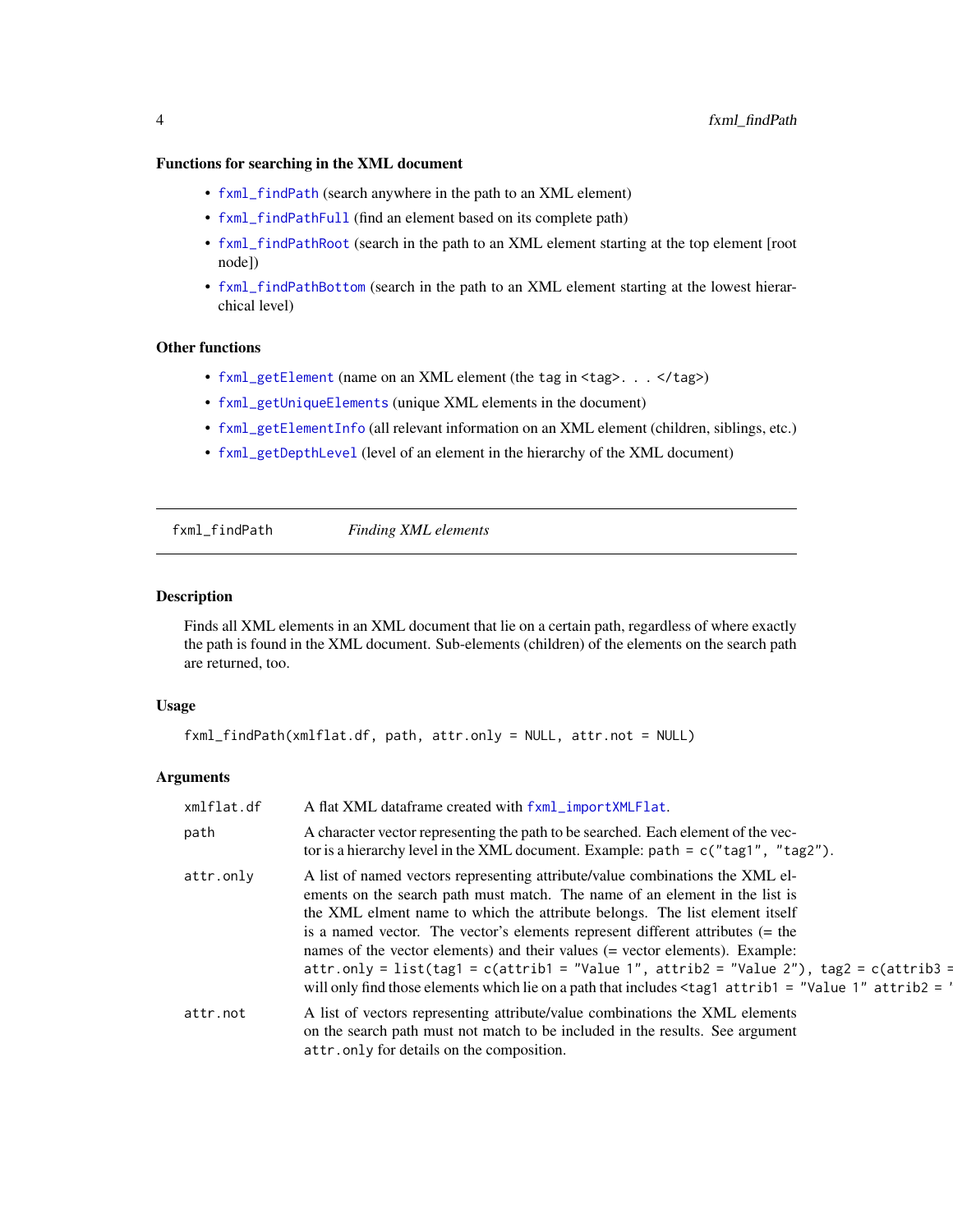#### <span id="page-4-0"></span>Details

With fxml\_findPath() it does not matter where exactly in the hierarchy of the XML document the path is found. If, for example, path =  $c("tag1", "tag2")$  then the element with full XML path <xml><testdoc><tag1><tag2> would be found, too.

Other fxml\_findPath...() functions allow for different search modes:

- [fxml\\_findPathRoot](#page-8-1): Search for path from the root node of the XML document downwards. Sub-elements are returned, too.
- [fxml\\_findPathFull](#page-6-1): Search for exact path (always starting from the root node). No subelements returned, as they have a different path than the search path.
- [fxml\\_findPathBottom](#page-5-1): Search for path from the bottom of the element hierarchy in the XML document.

#### Value

The IDs (xmlflat.df\$elemid.) of the XML elements that are located on the provided path. Subelements of the elements on the search path are returned, too. NULL, if no elements where found.

#### Author(s)

Joachim Zuckarelli <joachim@zuckarelli.de>

#### See Also

[fxml\\_findPathRoot](#page-8-1), [fxml\\_findPathFull](#page-6-1), [fxml\\_findPathBottom](#page-5-1)

```
# Load example file with population data from United Nations Statistics Division
# and create flat dataframe
example <- system.file("worldpopulation.xml", package="flatxml")
xml.dataframe <- fxml_importXMLFlat(example)
# Find all XML elements with <data><record><field> in their XML path
path <- c("data", "record", "field")
fxml_findPath(xml.dataframe, path)
# Find only those XML elements with <data><record><field> in their XML path that have the
# "name" attribute of the <field> element set to "Sex"
path <- c("data", "record", "field")
fxml_findPath(xml.dataframe, path, attr.only = list(field = c(name = "Sex")))
```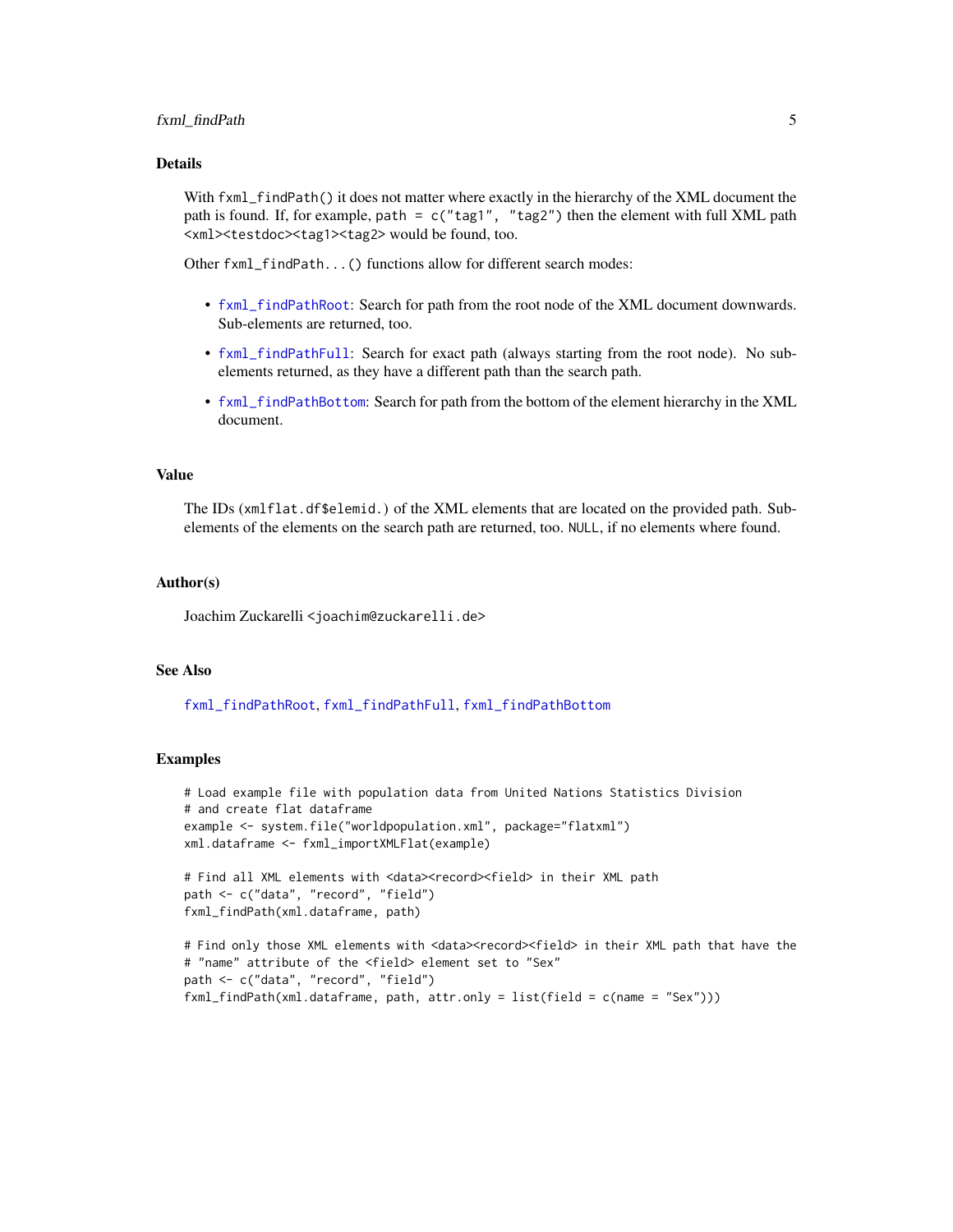<span id="page-5-1"></span><span id="page-5-0"></span>fxml\_findPathBottom *Finding XML elements*

#### **Description**

Finds all XML elements in an XML document that lie on a certain path. The path of the found elements must end with the provided search path.

#### Usage

fxml\_findPathBottom(xmlflat.df, path, attr.only = NULL, attr.not = NULL)

#### Arguments

| xmlflat.df | A flat XML dataframe created with fxml_importXMLFlat.                                                                                                                                                                                                                                                                                                                                                                                                                                                                                                                                                                                            |
|------------|--------------------------------------------------------------------------------------------------------------------------------------------------------------------------------------------------------------------------------------------------------------------------------------------------------------------------------------------------------------------------------------------------------------------------------------------------------------------------------------------------------------------------------------------------------------------------------------------------------------------------------------------------|
| path       | A character vector representing the path to be searched. Each element of the vec-<br>tor is a hierarchy level in the XML document. Example: path = $c("tag1", "tag2").$                                                                                                                                                                                                                                                                                                                                                                                                                                                                          |
| attr.only  | A list of named vectors representing attribute/value combinations the XML el-<br>ements on the search path must match. The name of an element in the list is<br>the XML elment name to which the attribute belongs. The list element itself<br>is a named vector. The vector's elements represent different attributes $(=$ the<br>names of the vector elements) and their values (= vector elements). Example:<br>attr.only = list(tag1 = c(attrib1 = "Value 1", attrib2 = "Value 2"), tag2 = c(attrib3 =<br>will only find those elements which lie on a path that includes $\langle \text{tag}1 \text{ attrib1} = \text{"Value 1" attrib2} =$ |
| attr.not   | A list of vectors representing attribute/value combinations the XML elements<br>on the search path must not match to be included in the results. See argument<br>attr.only for details on the composition.                                                                                                                                                                                                                                                                                                                                                                                                                                       |

# Details

With fxml\_findPathRoot(), the search always starts at the bottom of the element hierarchy of the XML document. Only if the path of an elemends ends with the provided search path, it is returned as a result. If, for example, path =  $c("tag1", "tag2")$  then the element with full XML path <tag1><tag2><tag3> would not be found, only if search path were c("tag2", "tag3").

Other fxml\_findPath...() functions allow for different search modes:

- [fxml\\_findPath](#page-3-1): Search for path anywhere in the XML document (not necessarily starting at the root node). Sub-elements are returned, too.
- [fxml\\_findPathRoot](#page-8-1): Search for path from the root node of the XML document downwards. Sub-elements are returned, too.
- [fxml\\_findPathFull](#page-6-1): Search for exact path (always starting from the root node). No subelements returned, as they have a different path than the search path.

#### Value

The IDs (xmlflat.df\$elemid.) of the XML elements that are located on the provided path. NULL, if no elements where found.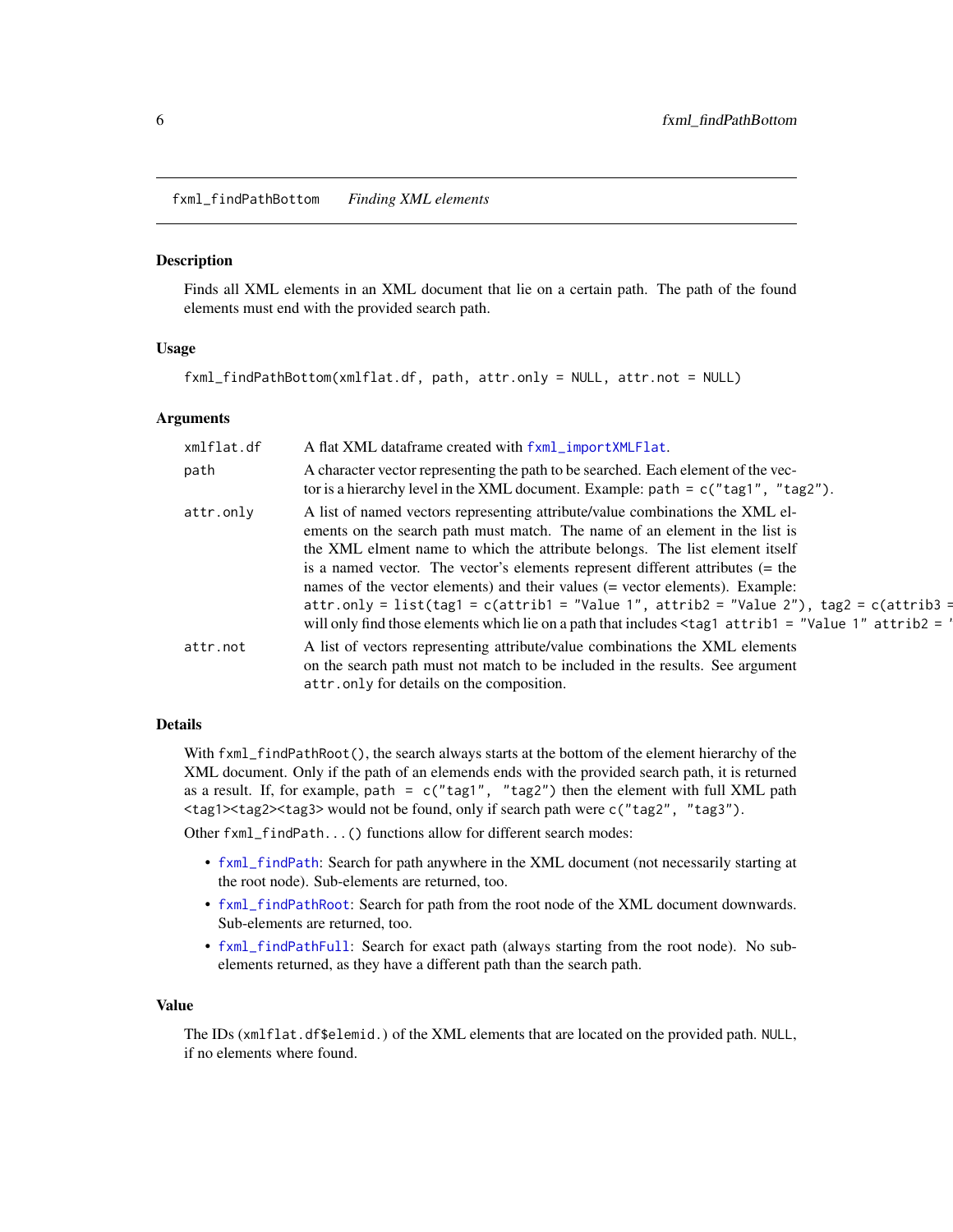#### <span id="page-6-0"></span>Author(s)

Joachim Zuckarelli <joachim@zuckarelli.de>

#### See Also

[fxml\\_findPath](#page-3-1), [fxml\\_findPathRoot](#page-8-1), [fxml\\_findPathFull](#page-6-1)

# Examples

```
# Load example file with population data from United Nations Statistics Division
# and create flat dataframe
example <- system.file("worldpopulation.xml", package="flatxml")
xml.dataframe <- fxml_importXMLFlat(example)
# Find all XML elements that have a path ending with <record><field>
path <- c("record", "field")
fxml_findPathBottom(xml.dataframe, path)
# Find all XML elements that have a path ending with <record><field>, but only
```

```
# those which have the "name" attribute of the <field> element set to "Sex"
path <- c("record", "field")
fxml_findPathBottom(xml.dataframe, path, attr.only = list(field = c(name = "Sex")))
```
<span id="page-6-1"></span>fxml\_findPathFull *Finding XML elements*

#### Description

Finds all XML elements in an XML document that lie on a certain path. The path of the found elements must match exactly the search path.

#### Usage

fxml\_findPathFull(xmlflat.df, path, attr.only = NULL, attr.not = NULL)

#### Arguments

| xmlflat.df | A flat XML dataframe created with fxml_importXMLFlat.                                                                                                                                                                                                                                                                                                                                                                                                                                                                                                                                                                                            |
|------------|--------------------------------------------------------------------------------------------------------------------------------------------------------------------------------------------------------------------------------------------------------------------------------------------------------------------------------------------------------------------------------------------------------------------------------------------------------------------------------------------------------------------------------------------------------------------------------------------------------------------------------------------------|
| path       | A character vector representing the path to be searched. Each element of the vec-<br>tor is a hierarchy level in the XML document. Example: $path = c("tag1", "tag2").$                                                                                                                                                                                                                                                                                                                                                                                                                                                                          |
| attr.only  | A list of named vectors representing attribute/value combinations the XML el-<br>ements on the search path must match. The name of an element in the list is<br>the XML elment name to which the attribute belongs. The list element itself<br>is a named vector. The vector's elements represent different attributes $(=$ the<br>names of the vector elements) and their values (= vector elements). Example:<br>attr.only = list(tag1 = c(attrib1 = "Value 1", attrib2 = "Value 2"), tag2 = c(attrib3 =<br>will only find those elements which lie on a path that includes $\langle \text{tag}1 \text{ attrib1} = \text{"Value 1" attrib2} =$ |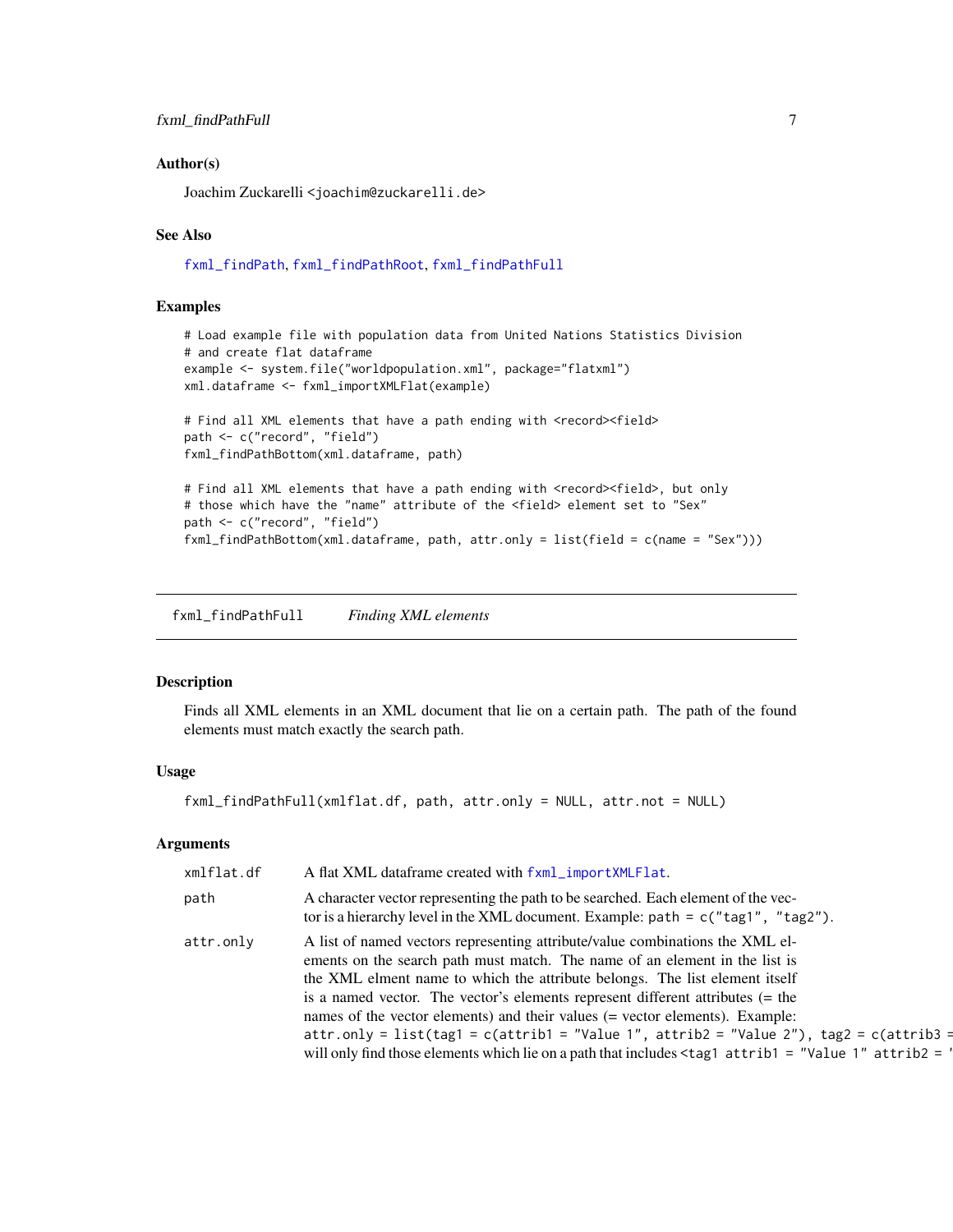<span id="page-7-0"></span>attr.not A list of vectors representing attribute/value combinations the XML elements on the search path must not match to be included in the results. See argument attr.only for details on the composition.

#### Details

With fxml\_findPathRoot(), the search always starts at the root node of the XML document. Only if an element has exactly the same path as the search path, it is returned as a result. If, for example, path = c("tag1", "tag2") then the element with full XML path <tag1><tag2><tag3> would not be found, only if search path were c("tag1", "tag2", "tag3").

Other fxml\_findPath...() functions allow for different search modes:

- [fxml\\_findPath](#page-3-1): Search for path anywhere in the XML document (not necessarily starting at the root node). Sub-elements are returned, too.
- [fxml\\_findPathRoot](#page-8-1): Search for path from the root node of the XML document downwards. Sub-elements are returned, too.
- [fxml\\_findPathBottom](#page-5-1): Search for path from the bottom of the element hierarchy in the XML document.

# Value

The IDs (xmlflat.df\$elemid.) of the XML elements that are located on the provided path. Subelements of the elements on the search path are not returned as they have a different search path. NULL, if no elements where found.

#### Author(s)

Joachim Zuckarelli <joachim@zuckarelli.de>

#### See Also

[fxml\\_findPath](#page-3-1), [fxml\\_findPathRoot](#page-8-1), [fxml\\_findPathBottom](#page-5-1)

```
# Load example file with population data from United Nations Statistics Division
# and create flat dataframe
example <- system.file("worldpopulation.xml", package="flatxml")
xml.dataframe <- fxml_importXMLFlat(example)
```

```
# Find all XML elements that have the exact path <root><data><record>
path <- c("root", "data", "record")
fxml_findPathFull(xml.dataframe, path)
```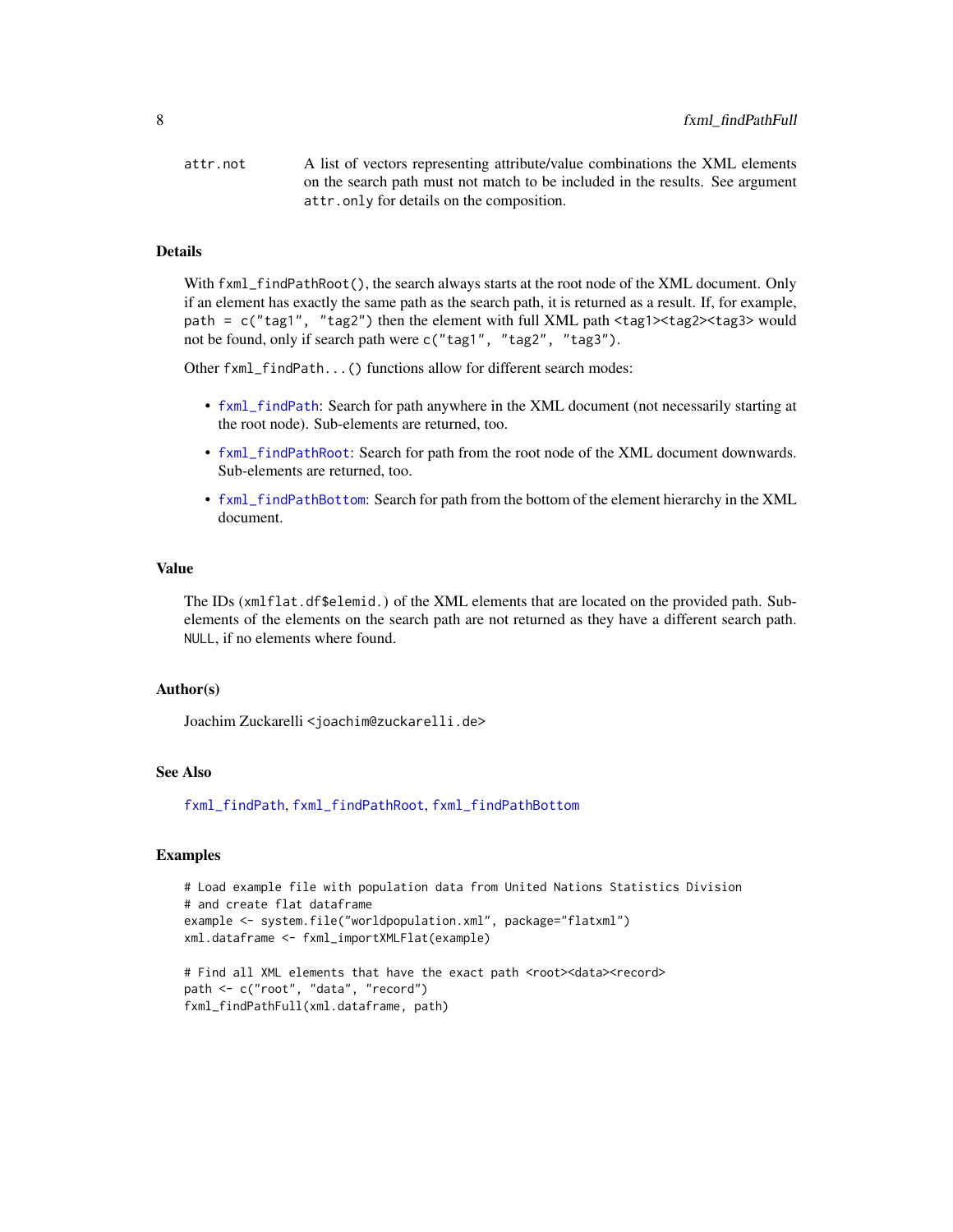<span id="page-8-1"></span><span id="page-8-0"></span>fxml\_findPathRoot *Finding XML elements*

#### Description

Finds all XML elements in an XML document that lie on a certain path. Search starts from the root node of the XML document. Sub-elements (children) of the elements on the search path are returned, too.

#### Usage

```
fxml_findPathRoot(xmlflat.df, path, attr.only = NULL, attr.not = NULL)
```
#### Arguments

| xmlflat.df | A flat XML dataframe created with fxml_importXMLFlat.                                                                                                                                                                                                                                                                                                                                                                                                                                                                                                                                                                                            |
|------------|--------------------------------------------------------------------------------------------------------------------------------------------------------------------------------------------------------------------------------------------------------------------------------------------------------------------------------------------------------------------------------------------------------------------------------------------------------------------------------------------------------------------------------------------------------------------------------------------------------------------------------------------------|
| path       | A character vector representing the path to be searched. Each element of the vec-<br>tor is a hierarchy level in the XML document. Example: path = $c("tag1", "tag2").$                                                                                                                                                                                                                                                                                                                                                                                                                                                                          |
| attr.only  | A list of named vectors representing attribute/value combinations the XML el-<br>ements on the search path must match. The name of an element in the list is<br>the XML elment name to which the attribute belongs. The list element itself<br>is a named vector. The vector's elements represent different attributes $(=$ the<br>names of the vector elements) and their values (= vector elements). Example:<br>attr.only = list(tag1 = c(attrib1 = "Value 1", attrib2 = "Value 2"), tag2 = c(attrib3 =<br>will only find those elements which lie on a path that includes $\langle \text{tag}1 \text{ attrib1} = \text{"Value 1" attrib2} =$ |
| attr.not   | A list of vectors representing attribute/value combinations the XML elements<br>on the search path must not match to be included in the results. See argument<br>attr. only for details on the composition.                                                                                                                                                                                                                                                                                                                                                                                                                                      |

# Details

With fxml\_findPathRoot(), the search always starts at the root node of the XML document. If, for example, path = c("tag1", "tag2") then the element with full XML path <xml><testdoc><tag1><tag2> would not be found, only if search path were c("xml", "testdoc", "tag1", "tag2")

Other fxml\_findPath...() functions allow for different search modes:

- [fxml\\_findPath](#page-3-1): Search for path anywhere in the XML document (not necessarily starting at the root node). Sub-elements are returned, too.
- [fxml\\_findPathFull](#page-6-1): Search for exact path (always starting from the root node). No subelements returned, as they have a different path than the search path.
- [fxml\\_findPathBottom](#page-5-1): Search for path from the bottom of the element hierarchy in the XML document.

#### Value

The IDs (xmlflat.df\$elemid.) of the XML elements that are located on the provided path. Subelements of the elements on the search path are returned, too. NULL, if no elements where found.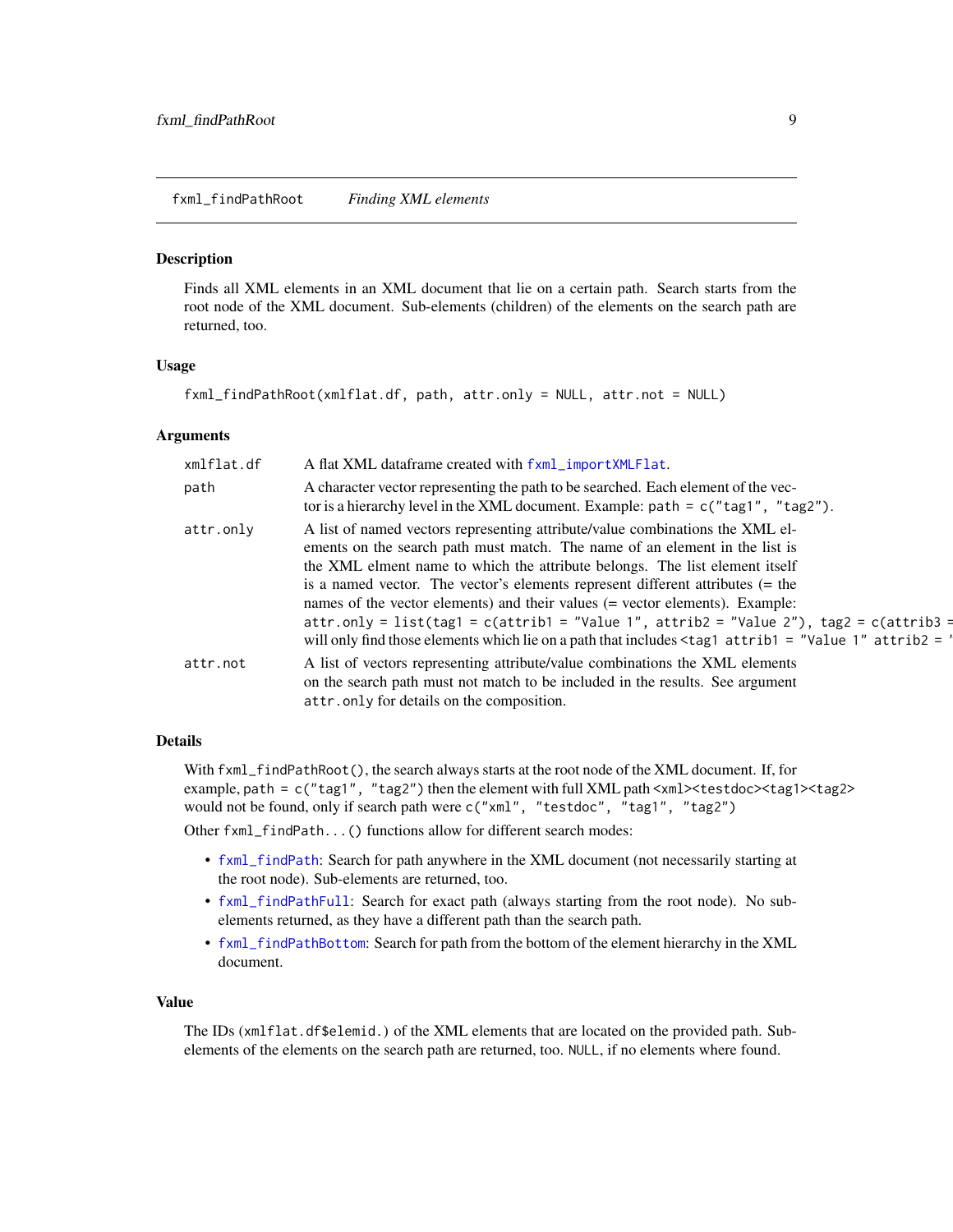#### <span id="page-9-0"></span>Author(s)

Joachim Zuckarelli <joachim@zuckarelli.de>

# See Also

[fxml\\_findPath](#page-3-1), [fxml\\_findPathFull](#page-6-1), [fxml\\_findPathBottom](#page-5-1)

#### Examples

```
# Load example file with population data from United Nations Statistics Division
# and create flat dataframe
example <- system.file("worldpopulation.xml", package="flatxml")
xml.dataframe <- fxml_importXMLFlat(example)
# Find all XML elements that have a path starting with <root><data><record><field>
path <- c("root", "data", "record", "field")
fxml_findPathRoot(xml.dataframe, path)
```

```
# Find all XML elements that have a path starting with <root><data><record><field>, but only
# those which have the "name" attribute of the <field> element set to "Sex"
path <- c("root", "data", "record", "field")
fxml_findPathRoot(xml.dataframe, path, attr.only = list(field = c(name = "Sex")))
```
<span id="page-9-1"></span>fxml\_getAttribute *Attributes of an XML element*

# Description

Returns the value of a specific attribute of an XML element.

#### Usage

```
fxml_getAttribute(xmlflat.df, elemid, attrib.name)
```
# Arguments

| xmlflat.df  | A flat XML dataframe created with fxml_importXMLFlat.                                             |
|-------------|---------------------------------------------------------------------------------------------------|
| elemid      | The ID of the XML element. The ID is the value of the elemid. field in the flat<br>XML dataframe. |
| attrib.name | Name of the attribute.                                                                            |

# Value

The value of attribute attrib.name of the XML element with ID elemid. If the attribute is not existing, an error message is shown.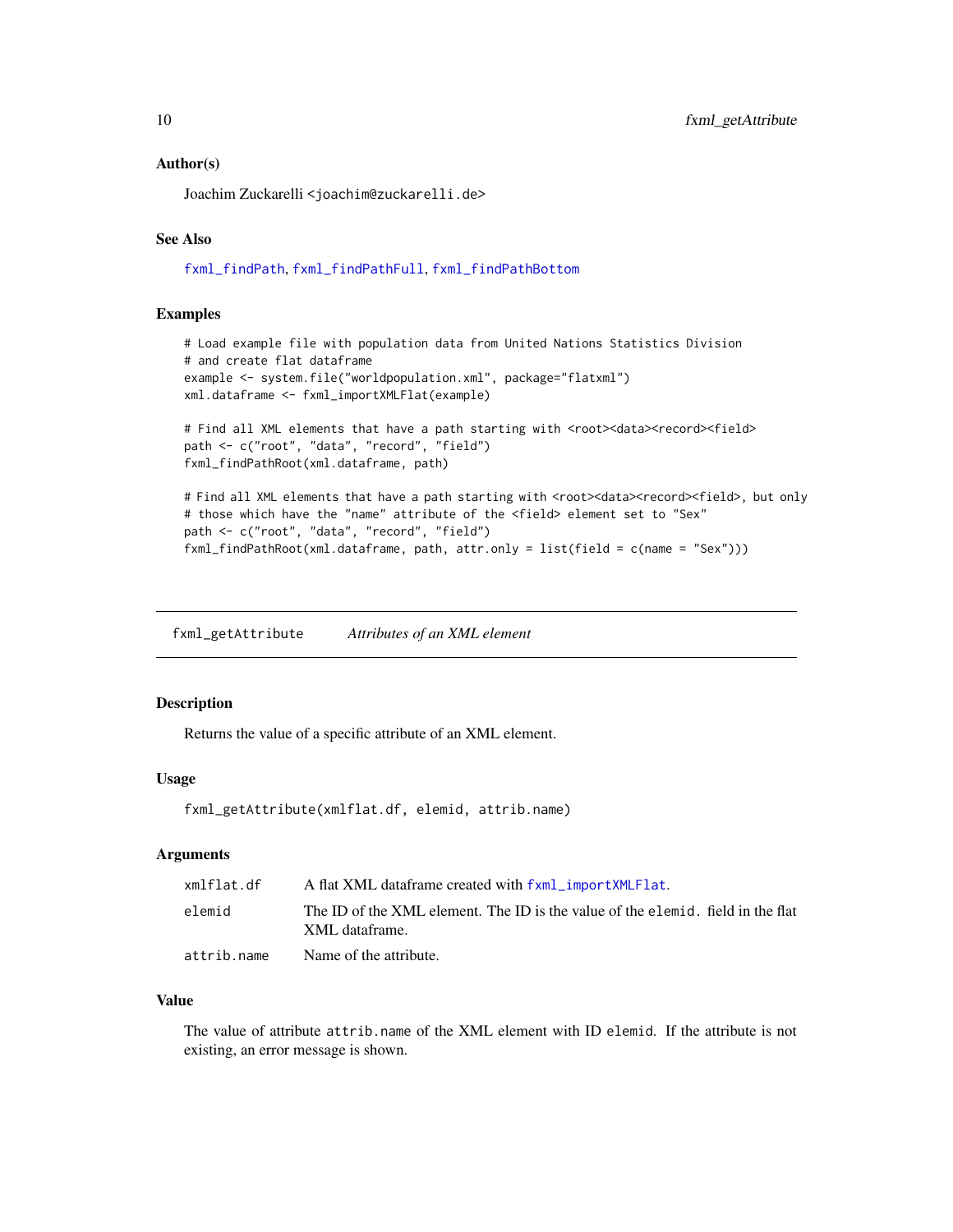#### <span id="page-10-0"></span>Author(s)

Joachim Zuckarelli <joachim@zuckarelli.de>

# See Also

[fxml\\_hasAttributes](#page-18-1), [fxml\\_numAttributes](#page-24-1), [fxml\\_getAttributesAll](#page-10-1)

# Examples

```
# Load example file with population data from United Nations Statistics Division
# and create flat dataframe
example <- system.file("worldpopulation.xml", package="flatxml")
xml.dataframe <- fxml_importXMLFlat(example)
```

```
# Read the value of attribute "name" from the XML element with ID 4 (xml.dataframe$elemid. == 4)
fxml_getAttribute(xml.dataframe, 4, "name")
```
<span id="page-10-1"></span>fxml\_getAttributesAll *Attributes of an XML element*

# Description

Returns all attributes of an XML element and their respective values.

#### Usage

```
fxml_getAttributesAll(xmlflat.df, elemid)
```
#### **Arguments**

| xmlflat.df | A flat XML dataframe created with fxml_importXMLFlat.                                             |
|------------|---------------------------------------------------------------------------------------------------|
| elemid     | The ID of the XML element. The ID is the value of the elemid, field in the flat<br>XML dataframe. |

# Value

A named vector containing the attribute values of all attributes of the XML element with ID elemid. The names of the vector are the names of the attributes. Returns NULL if the element has no attributes at all.

# Author(s)

Joachim Zuckarelli <joachim@zuckarelli.de>

# See Also

[fxml\\_hasAttributes](#page-18-1), [fxml\\_numAttributes](#page-24-1), [fxml\\_getAttribute](#page-9-1)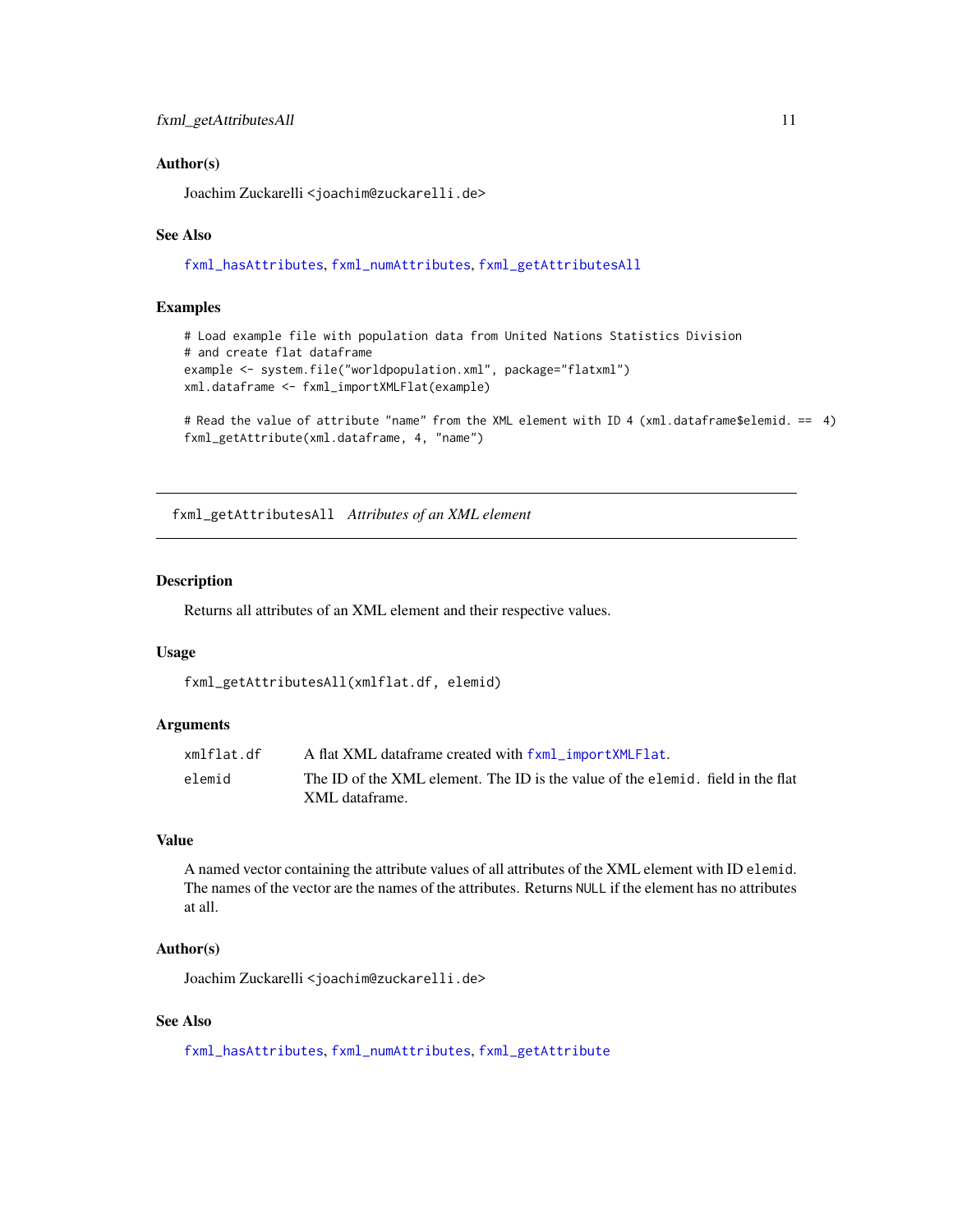#### Examples

```
# Load example file with population data from United Nations Statistics Division
# and create flat dataframe
example <- system.file("worldpopulation.xml", package="flatxml")
xml.dataframe <- fxml_importXMLFlat(example)
# Get all attribute of the XML element with ID 4 (xml.dataframe$elemid. == 4)
fxml_getAttributesAll(xml.dataframe, 4)
```
<span id="page-11-1"></span>fxml\_getChildren *Children of an XML element*

#### Description

Returns the children of an XML element.

# Usage

fxml\_getChildren(xmlflat.df, elemid)

# Arguments

| xmlflat.df | A flat XML dataframe created with fxml_importXMLFlat.                                             |
|------------|---------------------------------------------------------------------------------------------------|
| elemid     | The ID of the XML element. The ID is the value of the elemid, field in the flat<br>XML dataframe. |

# Value

The IDs (xmlflat.df\$elemid.) of the children of the XML element with ID elemid. If no children exist, NULL is returned.

#### Author(s)

Joachim Zuckarelli <joachim@zuckarelli.de>

#### See Also

[fxml\\_hasChildren](#page-19-1), [fxml\\_numChildren](#page-25-1)

```
# Load example file with population data from United Nations Statistics Division
# and create flat dataframe
example <- system.file("worldpopulation.xml", package="flatxml")
xml.dataframe <- fxml_importXMLFlat(example)
```

```
# Get all the children (sub-elements) of the XML element with ID 4 (xml.dataframe$elemid. == 4)
fxml_hasChildren(xml.dataframe, 4)
```
<span id="page-11-0"></span>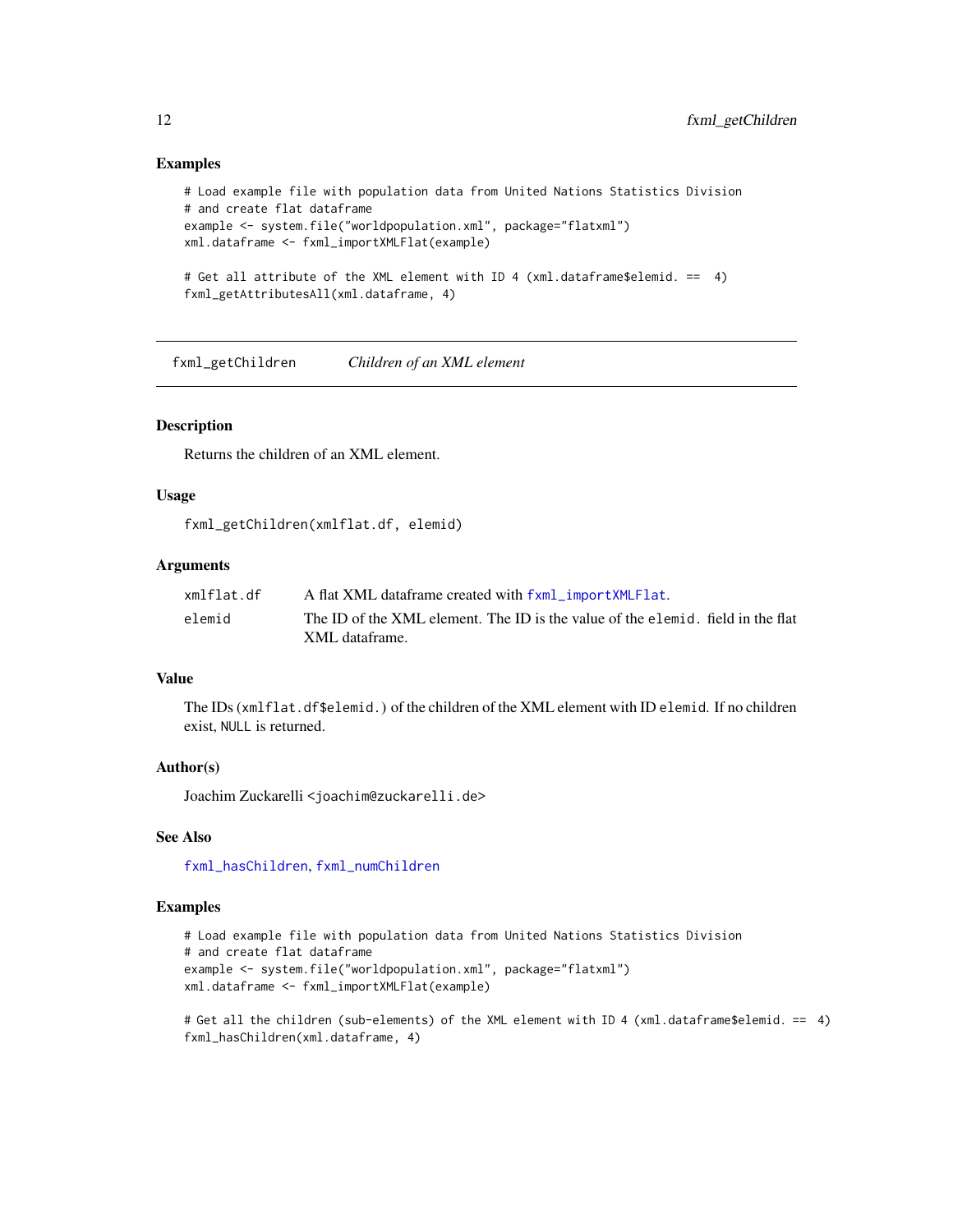<span id="page-12-2"></span><span id="page-12-0"></span>fxml\_getDepthLevel *Handling flat XML files*

#### Description

Hierarchical position of an XML element

# Usage

fxml\_getDepthLevel(xmlflat.df, elemid)

# Arguments

| xmlflat.df | A flat XML dataframe created with fxml_importXMLFlat.                                             |
|------------|---------------------------------------------------------------------------------------------------|
| elemid     | The ID of the XML element. The ID is the value of the elemid, field in the flat<br>XML dataframe. |

# Value

The number of the hierarchy level of the XML element with ID elemid. The root node of the XML data has hierarchy level 1.

#### Author(s)

Joachim Zuckarelli <joachim@zuckarelli.de>

#### Examples

```
# Load example file with population data from United Nations Statistics Division
# and create flat dataframe
example <- system.file("worldpopulation.xml", package="flatxml")
xml.dataframe <- fxml_importXMLFlat(example)
```
# Determine hierarchy level of XML element with ID 3 (xml.dataframe\$elemid. == 3) fxml\_getDepthLevel(xml.dataframe, 3)

<span id="page-12-1"></span>fxml\_getElement *Handling flat XML files*

#### Description

Returns the element name of an XML element.

#### Usage

fxml\_getElement(xmlflat.df, elemid)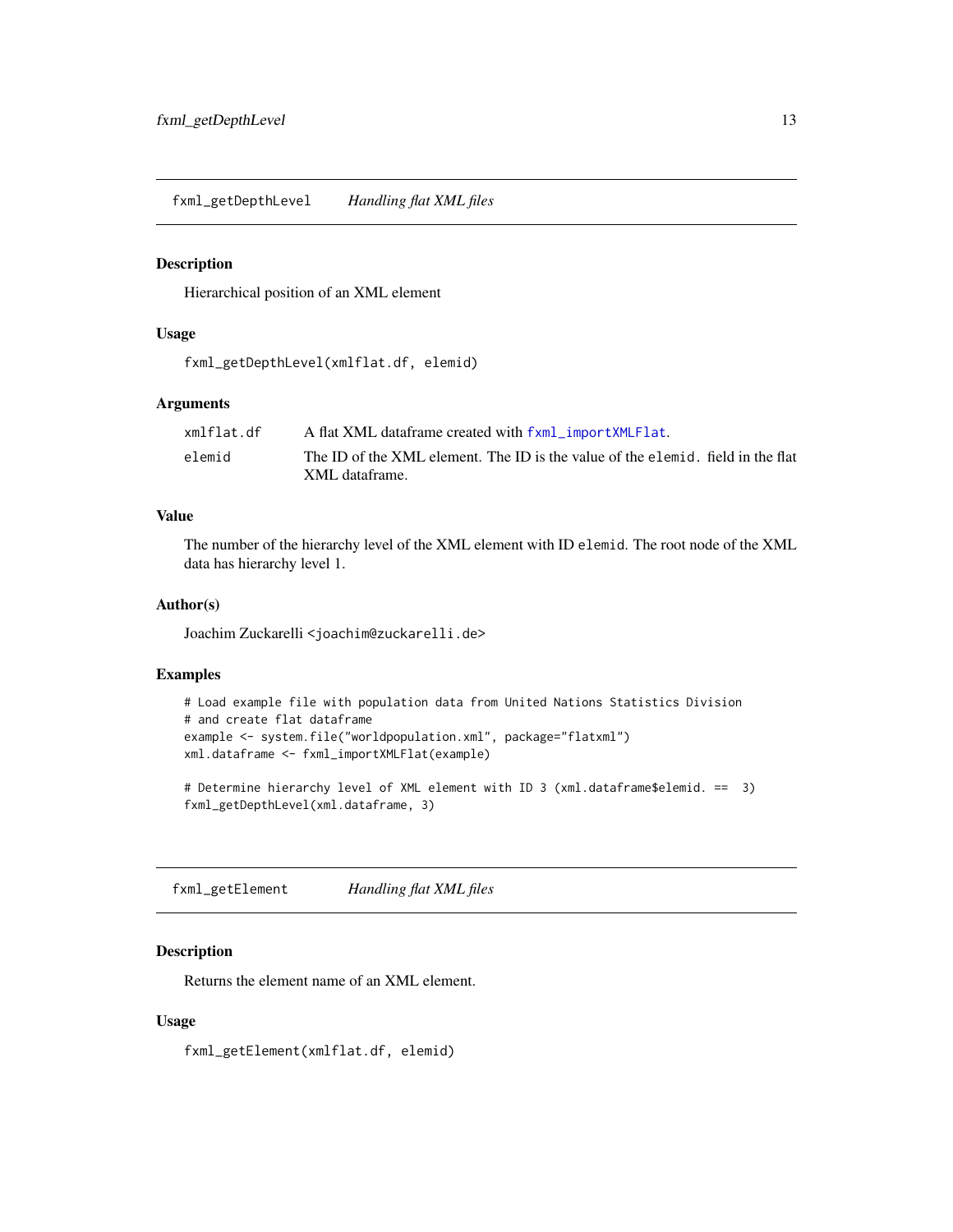# <span id="page-13-0"></span>Arguments

| xmlflat.df | A flat XML dataframe created with fxml_importXMLFlat.                                             |
|------------|---------------------------------------------------------------------------------------------------|
| elemid     | The ID of the XML element. The ID is the value of the elemid, field in the flat<br>XML dataframe. |

## Value

Name of the element identified by the ID (xmlflat.df\$elemid.) elemid.

#### Author(s)

Joachim Zuckarelli <joachim@zuckarelli.de>

# See Also

[fxml\\_getUniqueElements](#page-16-1)

# Examples

```
# Load example file with population data from United Nations Statistics Division
# and create flat dataframe
example <- system.file("worldpopulation.xml", package="flatxml")
xml.dataframe <- fxml_importXMLFlat(example)
# Get the XML element with ID 3 (xml.dataframe$elemid. == 3)
```

```
fxml_getElement(xml.dataframe, 3)
```
<span id="page-13-1"></span>fxml\_getElementInfo *Handling flat XML files*

# Description

Returns summary information on an XML element.

# Usage

```
fxml_getElementInfo(xmlflat.df, elemid)
```
# Arguments

| xmlflat.df | A flat XML dataframe created with fxml_importXMLFlat.                                             |
|------------|---------------------------------------------------------------------------------------------------|
| elemid     | The ID of the XML element. The ID is the value of the elemid, field in the flat<br>XML dataframe. |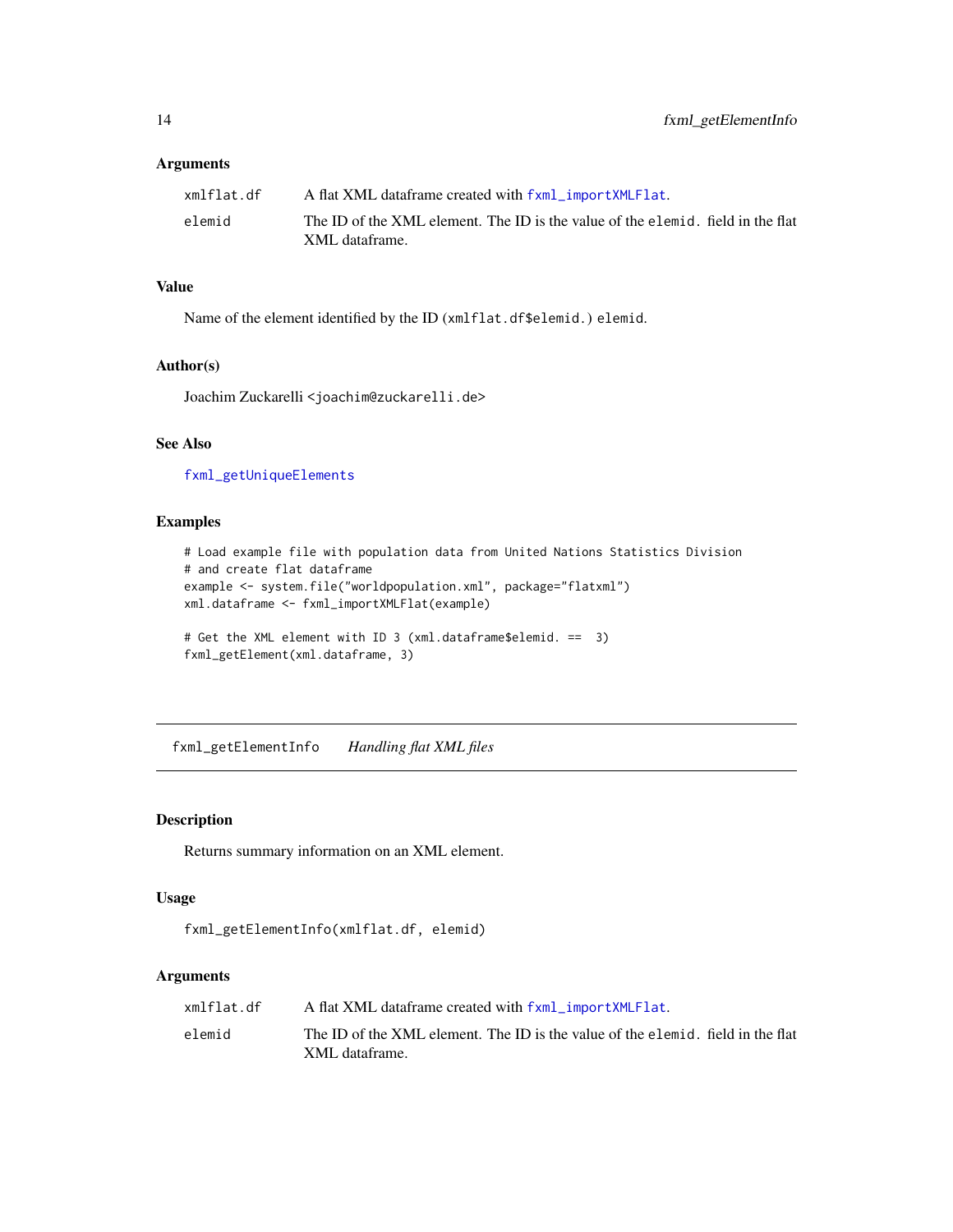# <span id="page-14-0"></span>fxml\_getParent 15

## Value

A list with the following elements:

- value: The value of the XML element; return value of the [fxml\\_getValue](#page-17-1) function.
- path: A vector representing the path from the root element of the XML element document to the current element. Each XML element on the path is represented by a element of the vector. The vector elements are the names of the XML elements on the path.
- depth.level: The depth level (hierarchy level) of the XML element; return value of the [fxml\\_getDepthLevel](#page-12-2) function.
- attributes: A named vector with the attributes of the XML element (vector elements are the attributes' values, names of the vector elements are the attributes' names; return value of the [fxml\\_getAttributesAll](#page-10-1) function.
- parent: The parent of the XML element; return value of the [fxml\\_getParent](#page-14-1) function.
- children: The children of the XML element; return value of the [fxml\\_getChildren](#page-11-1) function.
- siblings: The siblings of the XML element; return value of the  $f\text{cm}$  getSiblings function.

#### Author(s)

Joachim Zuckarelli <joachim@zuckarelli.de>

#### See Also

```
fxml_getElement, fxml_getValue, fxml_getDepthLevel, fxml_getAttribute, fxml_getChildren,
fxml_getParent, fxml_getSiblings
```
# Examples

```
# Load example file with population data from United Nations Statistics Division
# and create flat dataframe
example <- system.file("worldpopulation.xml", package="flatxml")
xml.dataframe <- fxml_importXMLFlat(example)
```
# Get all relevant information on the XML element with ID 4 (xml.dataframe\$elemid. == 4) fxml\_getElementInfo(xml.dataframe, 4)

<span id="page-14-1"></span>fxml\_getParent *Parent of an XML element*

# Description

Returns the parent of an XML element.

#### Usage

fxml\_getParent(xmlflat.df, elemid)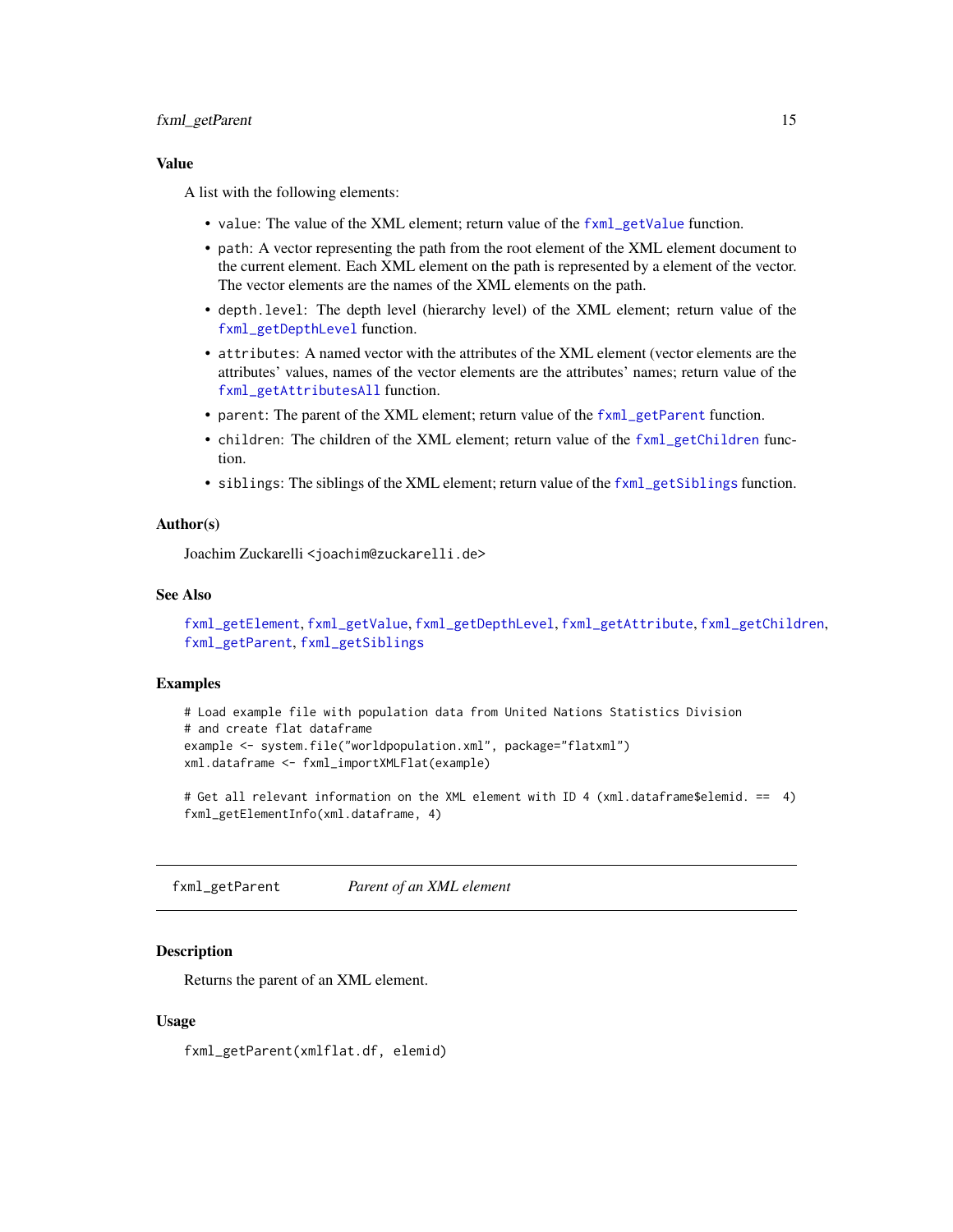#### <span id="page-15-0"></span>**Arguments**

| xmlflat.df | A flat XML dataframe created with fxml_importXMLFlat.                                             |
|------------|---------------------------------------------------------------------------------------------------|
| elemid     | The ID of the XML element. The ID is the value of the elemid. field in the flat<br>XML dataframe. |

# Value

The ID (xmlflat.df\$elemid.) of the parent node of the XML element with ID elemid. If no parent exists (because XML node elemid is the root node of the XML document) then NULL is returned.

# Author(s)

Joachim Zuckarelli <joachim@zuckarelli.de>

# See Also

[fxml\\_hasParent](#page-20-1)

#### Examples

```
# Load example file with population data from United Nations Statistics Division
# and create flat dataframe
example <- system.file("worldpopulation.xml", package="flatxml")
xml.dataframe <- fxml_importXMLFlat(example)
```
# Get the ID of the parent element of the XML element with ID 4 (xml.dataframe\$elemid. == 4) fxml\_getParent(xml.dataframe, 4)

<span id="page-15-1"></span>fxml\_getSiblings *Siblings of an XML element*

# Description

Returns the siblings of an XML element, i.e. the elements on the same hierarchical level.

## Usage

```
fxml_getSiblings(xmlflat.df, elemid)
```
# Arguments

| xmlflat.df | A flat XML dataframe created with fxml_importXMLFlat.                           |
|------------|---------------------------------------------------------------------------------|
| elemid     | The ID of the XML element. The ID is the value of the elemid, field in the flat |
|            | XML dataframe.                                                                  |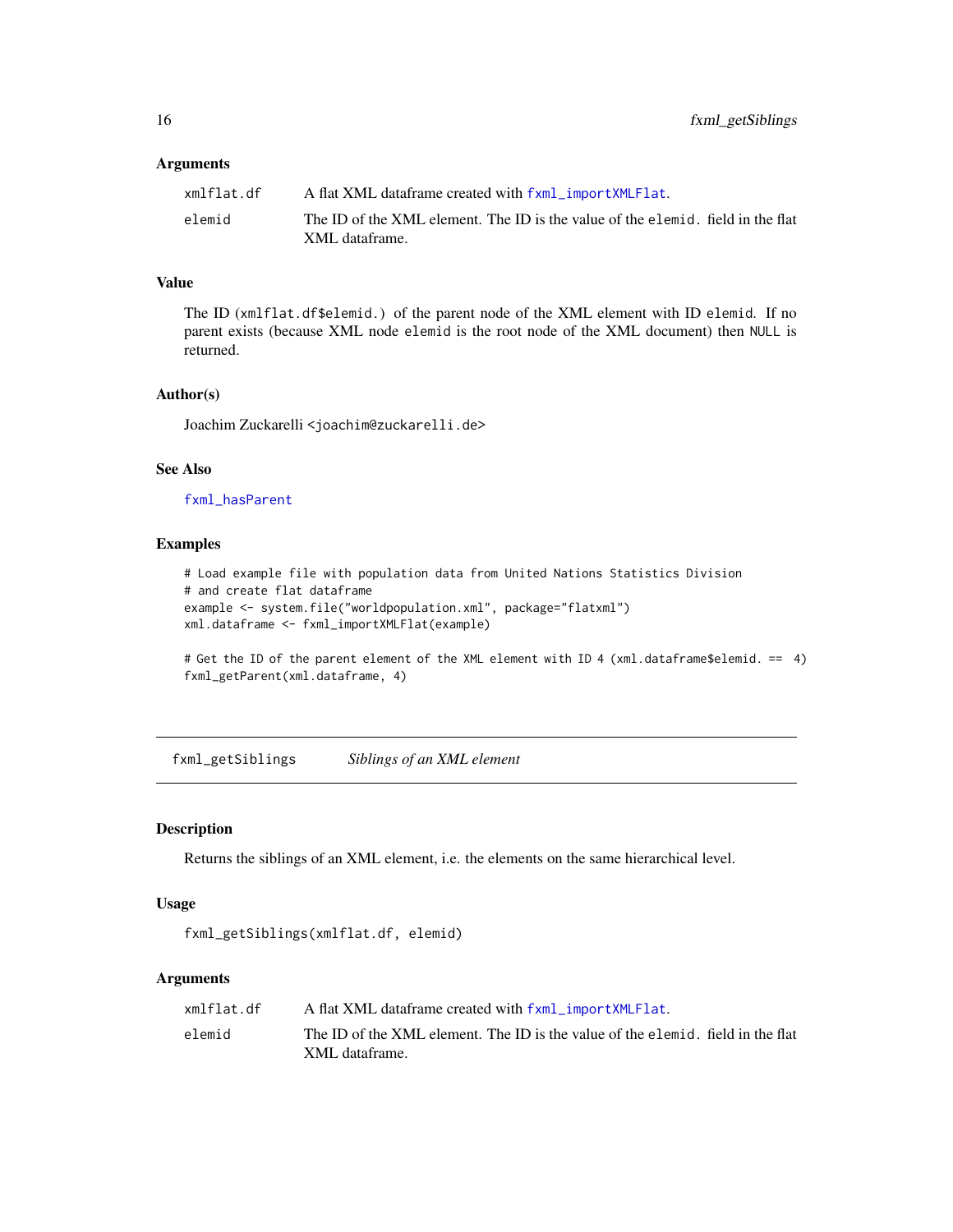# <span id="page-16-0"></span>Value

The IDs (xmlflat.df\$elemid.) of the siblings of the XML element with ID elemid. If no siblings exist, NULL is returned.

# Author(s)

Joachim Zuckarelli <joachim@zuckarelli.de>

# See Also

[fxml\\_hasSiblings](#page-21-1), [fxml\\_getSiblings](#page-15-1)

# Examples

```
# Load example file with population data from United Nations Statistics Division
# and create flat dataframe
example <- system.file("worldpopulation.xml", package="flatxml")
xml.dataframe <- fxml_importXMLFlat(example)
```

```
# Get all the siblings (elements on the same hierarchy level) of the XML element with ID 4
# (xml.dataframe$elemid. == 4)
fxml_getSiblings(xml.dataframe, 4)
```
<span id="page-16-1"></span>fxml\_getUniqueElements

*Handling flat XML files*

# Description

Returns the unique XML elements included in an XML document.

#### Usage

fxml\_getUniqueElements(xmlflat.df)

#### Arguments

xmlflat.df A flat XML dataframe created with [fxml\\_importXMLFlat](#page-23-1).

#### Value

A vector with all the names of the elements included in the XML document xmlflat.df. Every tag is only returned once, even if it occurs multiple times in the document. The return vector is empty (NULL) if no elements exist.

#### Author(s)

Joachim Zuckarelli <joachim@zuckarelli.de>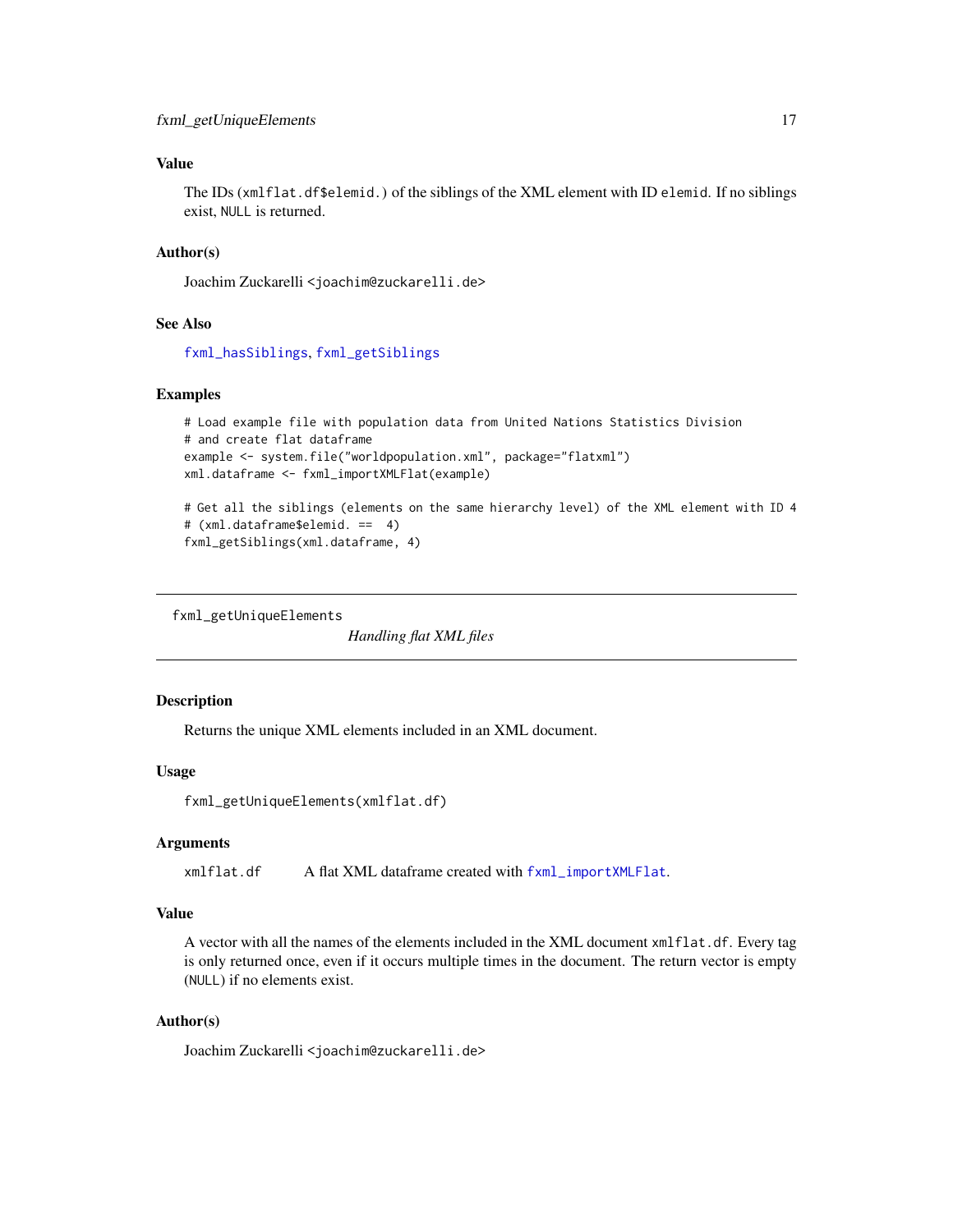# See Also

[fxml\\_getElement](#page-12-1)

#### Examples

```
# Load example file with population data from United Nations Statistics Division
# and create flat dataframe
example <- system.file("worldpopulation.xml", package="flatxml")
xml.dataframe <- fxml_importXMLFlat(example)
```

```
# Identify the unique XML elements
fxml_getUniqueElements(xml.dataframe)
```
<span id="page-17-1"></span>fxml\_getValue *Value of an XML element*

# Description

Returns the value of an XML element.

#### Usage

fxml\_getValue(xmlflat.df, elemid)

#### Arguments

| xmlflat.df | A flat XML dataframe created with fxml_importXMLFlat.                           |
|------------|---------------------------------------------------------------------------------|
| elemid     | The ID of the XML element. The ID is the value of the elemid, field in the flat |
|            | XML dataframe.                                                                  |

# Value

The value of the XML element with ID elemid. NA is returned if the element has no value.

# Author(s)

Joachim Zuckarelli <joachim@zuckarelli.de>

# See Also

[fxml\\_hasValue](#page-22-1)

<span id="page-17-0"></span>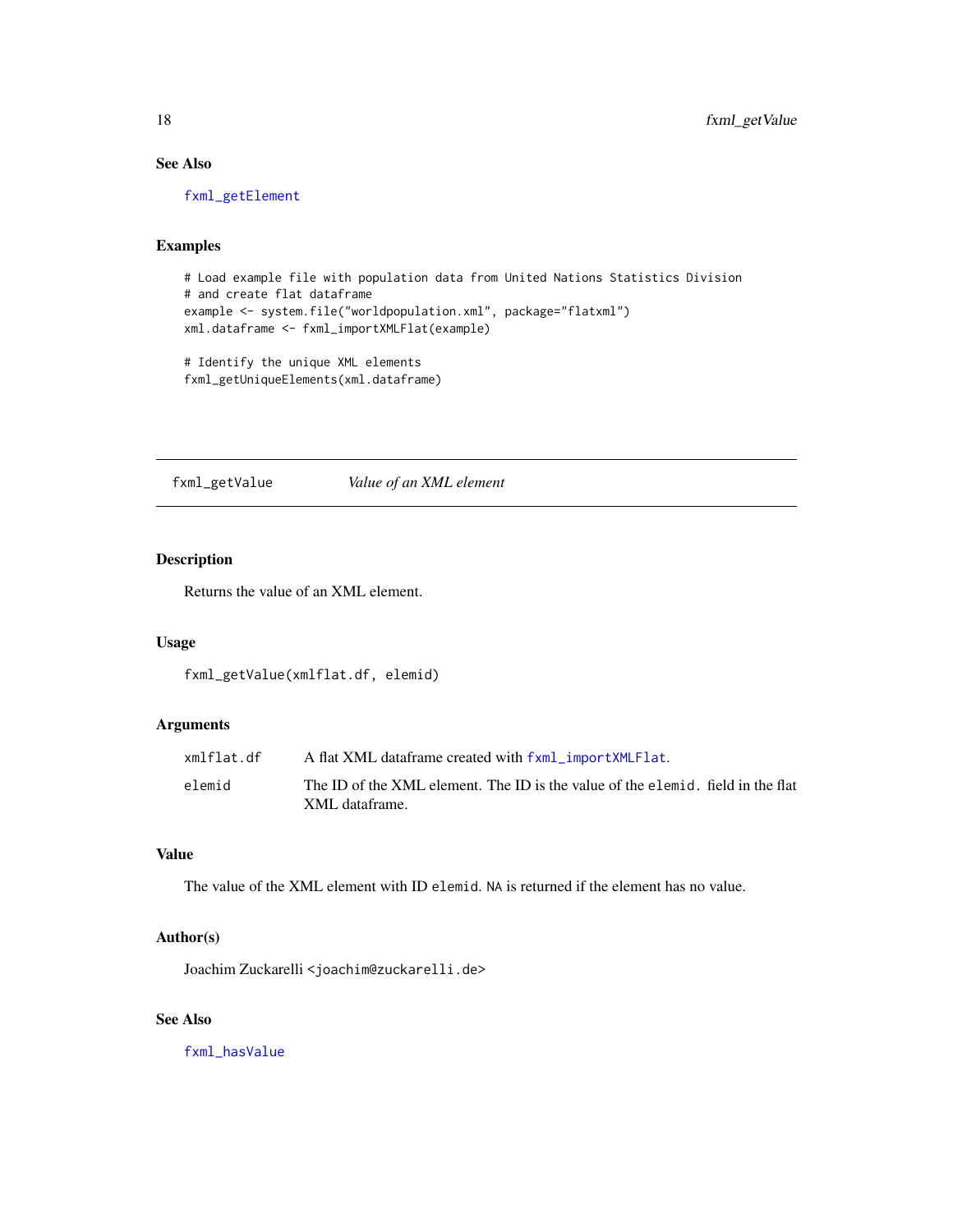# <span id="page-18-0"></span>fxml\_hasAttributes 19

#### Examples

```
# Load example file with population data from United Nations Statistics Division
# and create flat dataframe
example <- system.file("worldpopulation.xml", package="flatxml")
xml.dataframe <- fxml_importXMLFlat(example)
# Get the value of the XML element with ID 4 (xml.dataframe$elemid. == 4)
```
<span id="page-18-1"></span>fxml\_hasAttributes *Attributes of XML elements*

fxml\_hasValue(xml.dataframe, 4)

# Description

Determines if an XML element has any attributes.

#### Usage

```
fxml_hasAttributes(xmlflat.df, elemid)
```
# **Arguments**

| xmlflat.df | A flat XML dataframe created with fxml_importXMLFlat.                                             |
|------------|---------------------------------------------------------------------------------------------------|
| elemid     | The ID of the XML element. The ID is the value of the elemid, field in the flat<br>XML dataframe. |

#### Value

TRUE if the the XML element with ID elemid has at least one attribute, FALSE otherwise.

#### Author(s)

Joachim Zuckarelli <joachim@zuckarelli.de>

#### See Also

[fxml\\_getAttribute](#page-9-1), [fxml\\_numAttributes](#page-24-1), [fxml\\_getAttributesAll](#page-10-1)

```
# Load example file with population data from United Nations Statistics Division
# and create flat dataframe
example <- system.file("worldpopulation.xml", package="flatxml")
xml.dataframe <- fxml_importXMLFlat(example)
```

```
# Check if the XML element with ID 4 (xml.dataframe$elemid. == 4) has any attributes
fxml_hasAttributes(xml.dataframe, 4)
```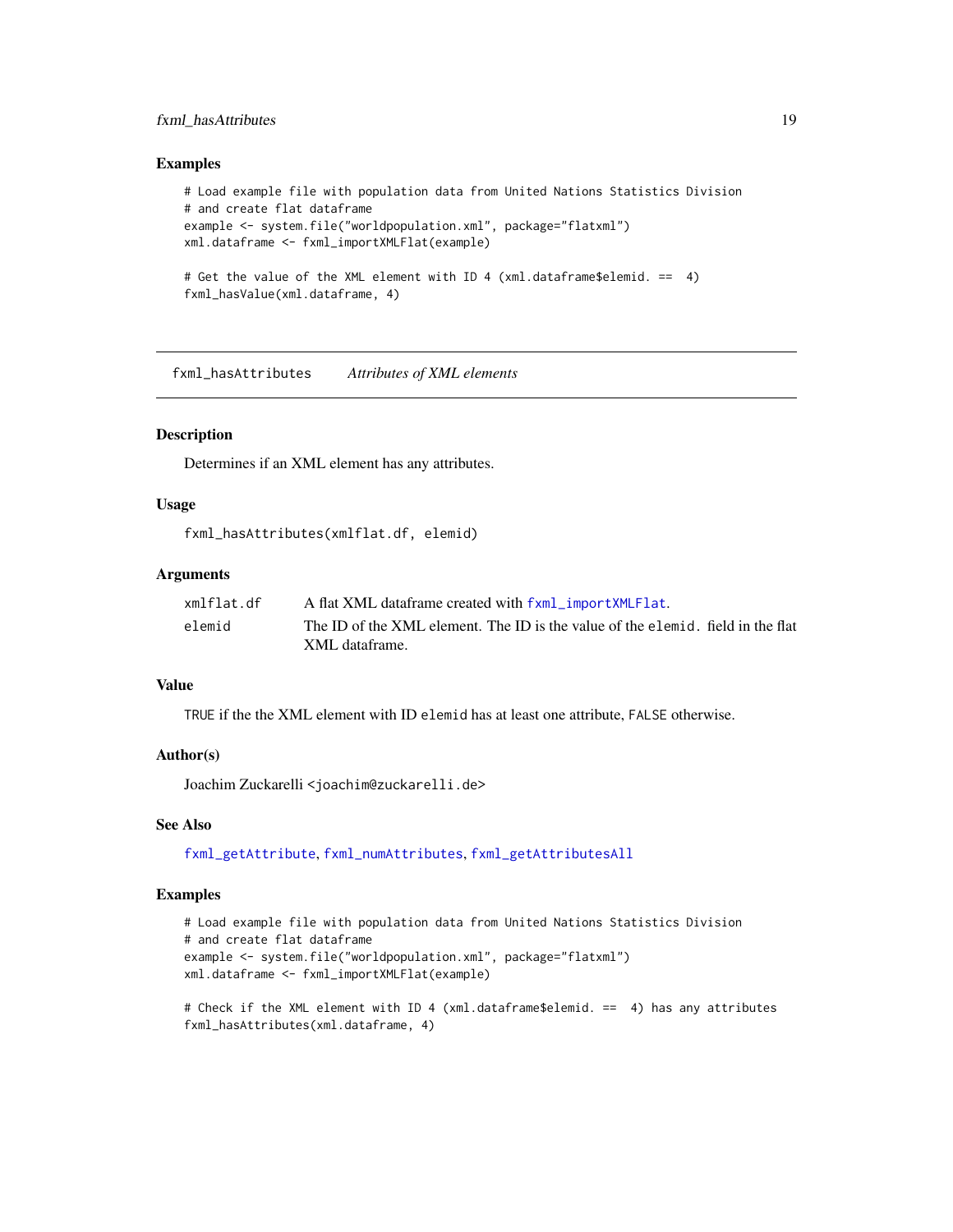<span id="page-19-1"></span><span id="page-19-0"></span>fxml\_hasChildren *Children of an XML element*

# Description

Determines if an XML element has any children.

# Usage

fxml\_hasChildren(xmlflat.df, elemid)

# Arguments

| xmlflat.df | A flat XML dataframe created with fxml_importXMLFlat.                                             |
|------------|---------------------------------------------------------------------------------------------------|
| elemid     | The ID of the XML element. The ID is the value of the elemid, field in the flat<br>XML dataframe. |

#### Value

TRUE, if the the XML element with ID elemid has at least one child, FALSE otherwise.

#### Author(s)

Joachim Zuckarelli <joachim@zuckarelli.de>

# See Also

[fxml\\_numChildren](#page-25-1), [fxml\\_getChildren](#page-11-1)

```
# Load example file with population data from United Nations Statistics Division
# and create flat dataframe
example <- system.file("worldpopulation.xml", package="flatxml")
xml.dataframe <- fxml_importXMLFlat(example)
# Check, if the XML element with ID 4 (xml.dataframe$elemid. == 4) has any
```

```
# children (sub-elements)
fxml_hasChildren(xml.dataframe, 4)
```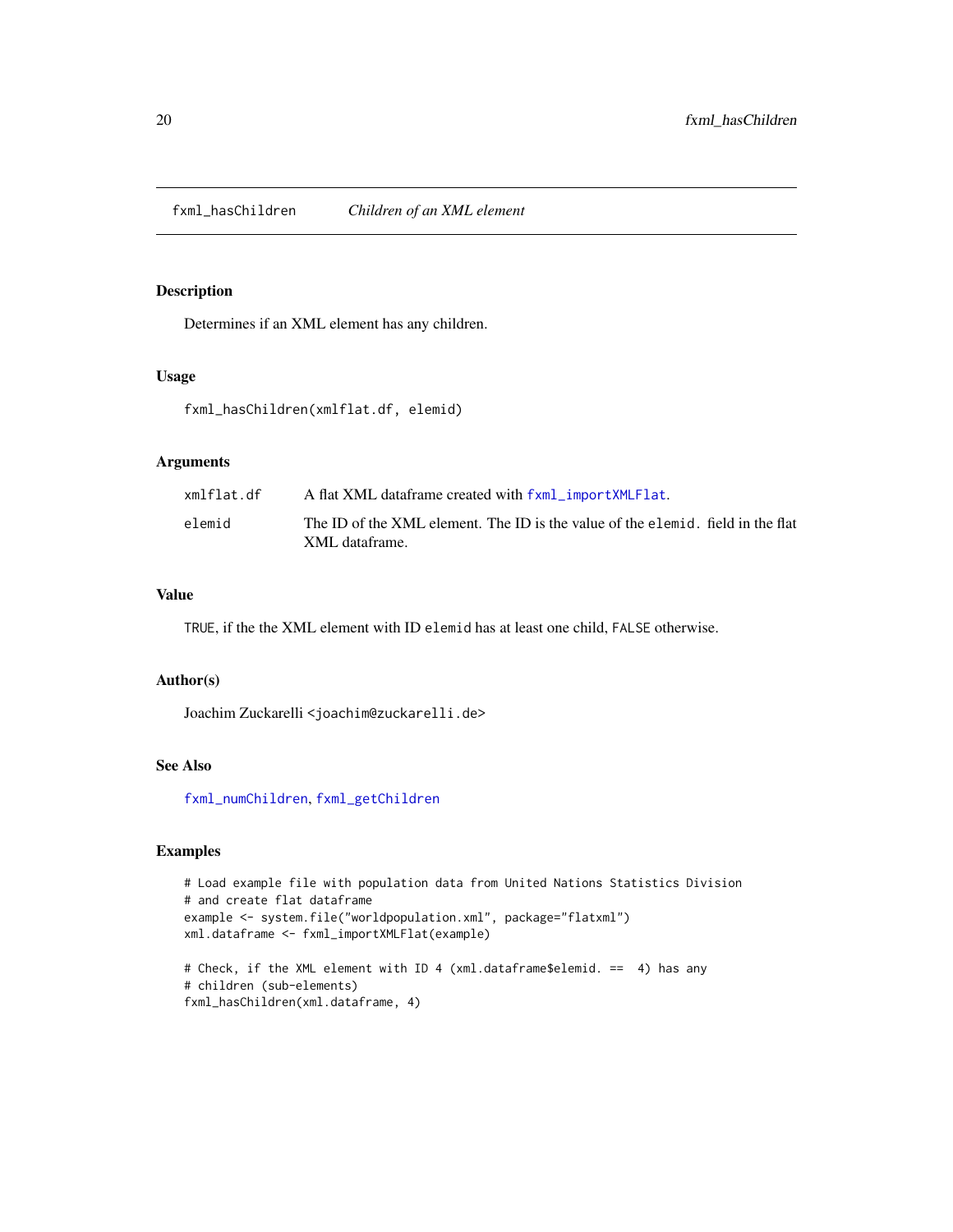<span id="page-20-1"></span><span id="page-20-0"></span>fxml\_hasParent *Parent of an XML element*

# Description

Determines, if an XML element has a parent element.

# Usage

fxml\_hasParent(xmlflat.df, elemid)

# Arguments

| xmlflat.df | A flat XML dataframe created with fxml_importXMLFlat.                                             |
|------------|---------------------------------------------------------------------------------------------------|
| elemid     | The ID of the XML element. The ID is the value of the elemid, field in the flat<br>XML dataframe. |

#### Value

TRUE, if a parent element for the XML element with ID elemid exists, FALSE otherwise (which would mean that the XML element is the root node of the XML document).

#### Author(s)

Joachim Zuckarelli <joachim@zuckarelli.de>

# See Also

[fxml\\_getParent](#page-14-1)

```
# Load example file with population data from United Nations Statistics Division
# and create flat dataframe
example <- system.file("worldpopulation.xml", package="flatxml")
xml.dataframe <- fxml_importXMLFlat(example)
```

```
# Check if the XML element with ID 4 (xml.dataframe$elemid. == 4) has a parent element
fxml_hasParent(xml.dataframe, 4)
```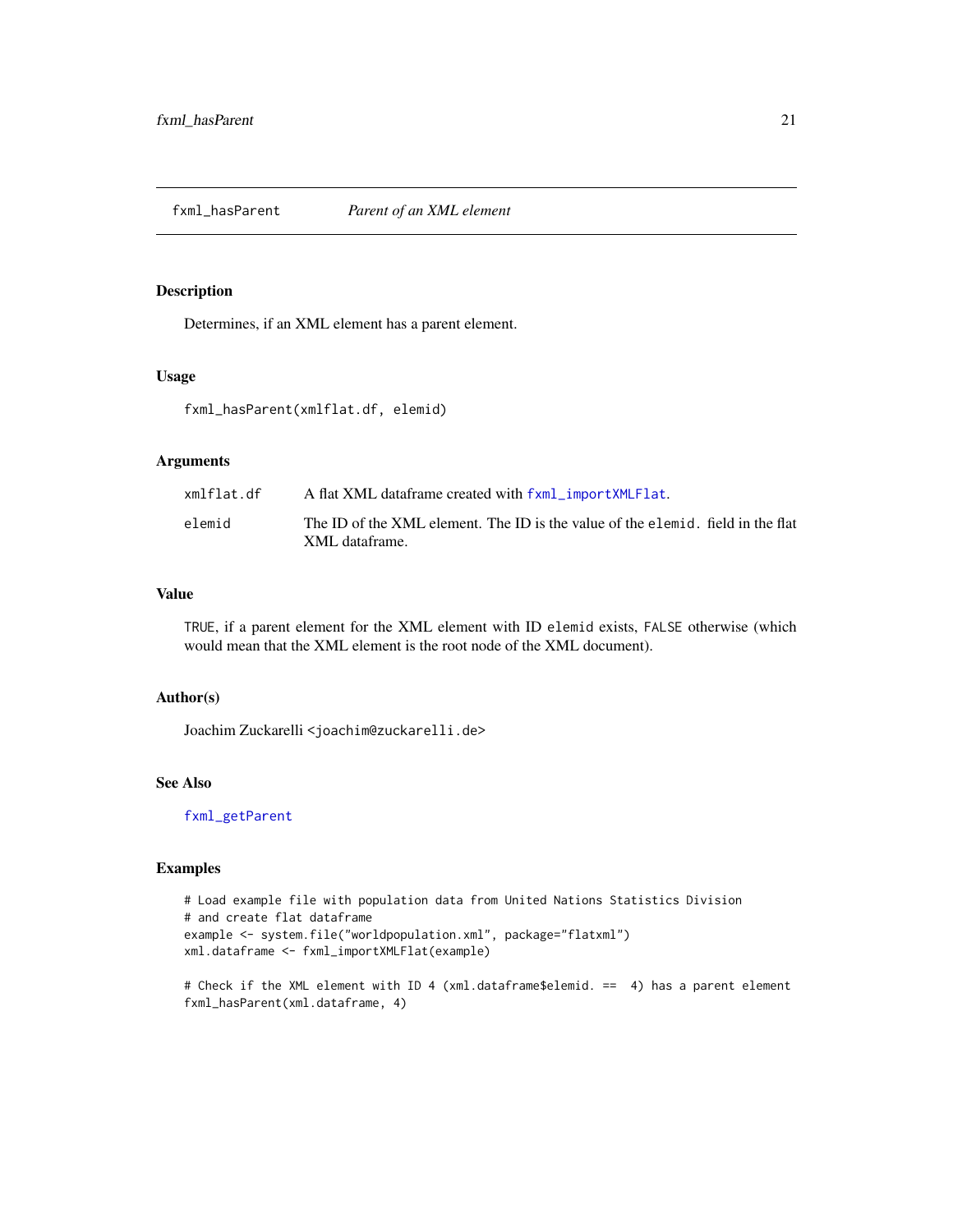<span id="page-21-1"></span><span id="page-21-0"></span>fxml\_hasSiblings *Siblings of an XML element*

# Description

Determines if an XML element has any siblings, i.e. elements on the same hierarchical level.

# Usage

fxml\_hasSiblings(xmlflat.df, elemid)

#### Arguments

| xmlflat.df | A flat XML dataframe created with fxml_importXMLFlat.                           |
|------------|---------------------------------------------------------------------------------|
| elemid     | The ID of the XML element. The ID is the value of the elemid, field in the flat |
|            | XML dataframe.                                                                  |

# Value

TRUE, if the the XML element with ID elemid has at least one sibling, FALSE otherwise.

#### Author(s)

Joachim Zuckarelli <joachim@zuckarelli.de>

#' @seealso [fxml\\_numSiblings](#page-26-1), [fxml\\_getSiblings](#page-15-1)

```
# Load example file with population data from United Nations Statistics Division
# and create flat dataframe
example <- system.file("worldpopulation.xml", package="flatxml")
xml.dataframe <- fxml_importXMLFlat(example)
# Check if XML element with ID 4 (xml.dataframe$elemid. == 4) has any siblings
# (elements on the same hierarchy level)
```

```
fxml_hasSiblings(xml.dataframe, 4)
```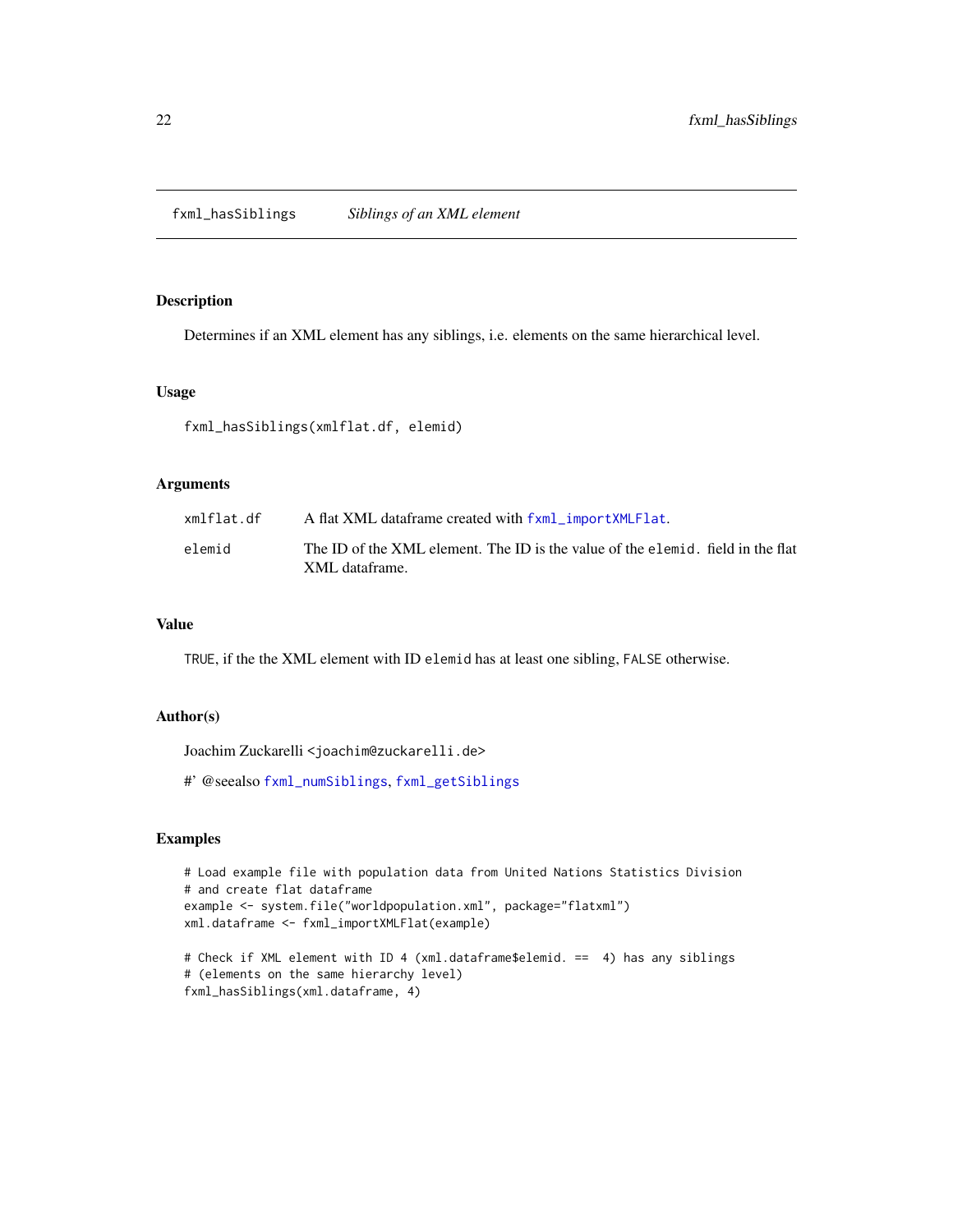<span id="page-22-1"></span><span id="page-22-0"></span>

# Description

Determines if an XML element carries a value.

# Usage

fxml\_hasValue(xmlflat.df, elemid)

# Arguments

| xmlflat.df | A flat XML dataframe created with fxml_importXMLFlat.                                             |
|------------|---------------------------------------------------------------------------------------------------|
| elemid     | The ID of the XML element. The ID is the value of the elemid, field in the flat<br>XML dataframe. |
|            |                                                                                                   |

#### Value

TRUE if the XML element has a value (not being equal to NA), FALSE otherwise.

#### Author(s)

Joachim Zuckarelli <joachim@zuckarelli.de>

# See Also

[fxml\\_getValue](#page-17-1)

```
# Load example file with population data from United Nations Statistics Division
# and create flat dataframe
example <- system.file("worldpopulation.xml", package="flatxml")
xml.dataframe <- fxml_importXMLFlat(example)
```

```
# Check if element with ID 4 (xml.dataframe$elemid. == 4) carries a value
fxml_hasValue(xml.dataframe, 4)
```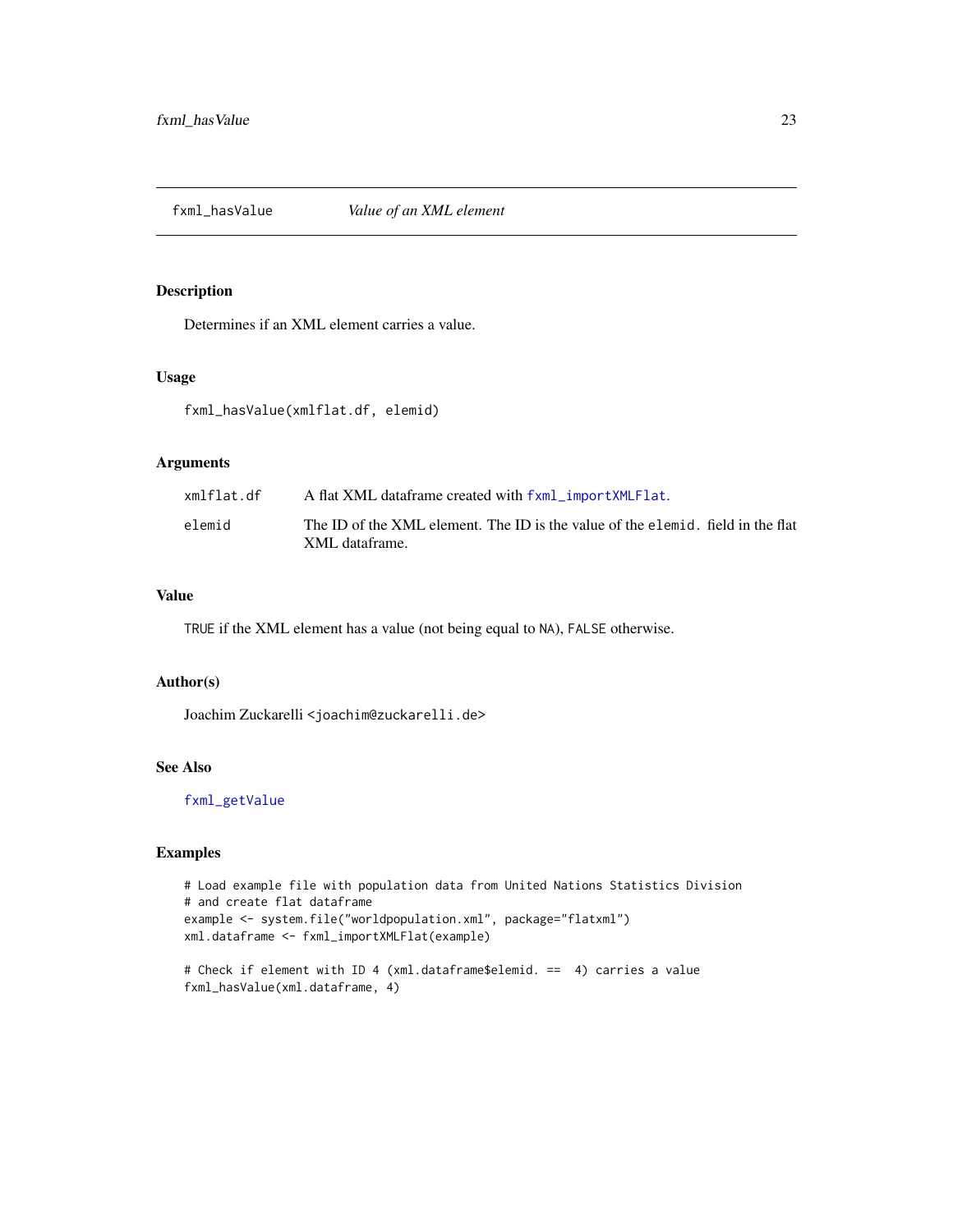<span id="page-23-1"></span><span id="page-23-0"></span>fxml\_importXMLFlat *Handling flat XML files*

#### **Description**

Reads an XML document into a flat dataframe structure.

# Usage

```
fxml_importXMLFlat(path)
```
#### Arguments

path Path to the XML document. Can be either a local path or a URL.

#### Details

The XML document is parsed and stored in a dataframe structure (flat XML). The first four columns of a flat XML dataframe are standard columns. Their names all end with a dot. These columns are:

- elem.: The element identifier of the current XML element (without the tag delimiters < and >).
- elemid.: A unique, ascending numerical ID for each XML element. The first XML element is assigned 1 as its ID. This ID is used by many of the flatxml functions.
- attr.: Name of an attribute. For each attribute of an XML element the dataframe will have an additional row.
- value.: The value of either the attribute (if attr. is not NA) or the element itself (if attr. is NA). value. is NA, if the element has no value.

The columns after these four standard columns represent the 'path' to the current element, starting from the root element of the XML document in column 5 all the way down to the current element. The number of columns of the dataframe is therefore determined by the depth of the hierarchical structure of the XML document. In this dataframe representation, the hierarchical structure of the XML document becomes very easy to understand. All flatxml functions work with this flat XML dataframe.

If an XML element has N attributes it is represented by  $(N+1)$  rows in the flat XML dataframe: one row for the value (with dataframe\$value. being NA if the element has no value) and one for each attribute. In the attribute rows, the names of the attributes are stored in the attr. field, their respecitive values in the value. field. Even if there are multiple rows for one XML element, the elem. and elemid. fields still have the same value in all rows (because the rows belong to the same XML element).

#### Value

A dataframe containing the XML document in a flat structure. See the Details section for more information on its structure.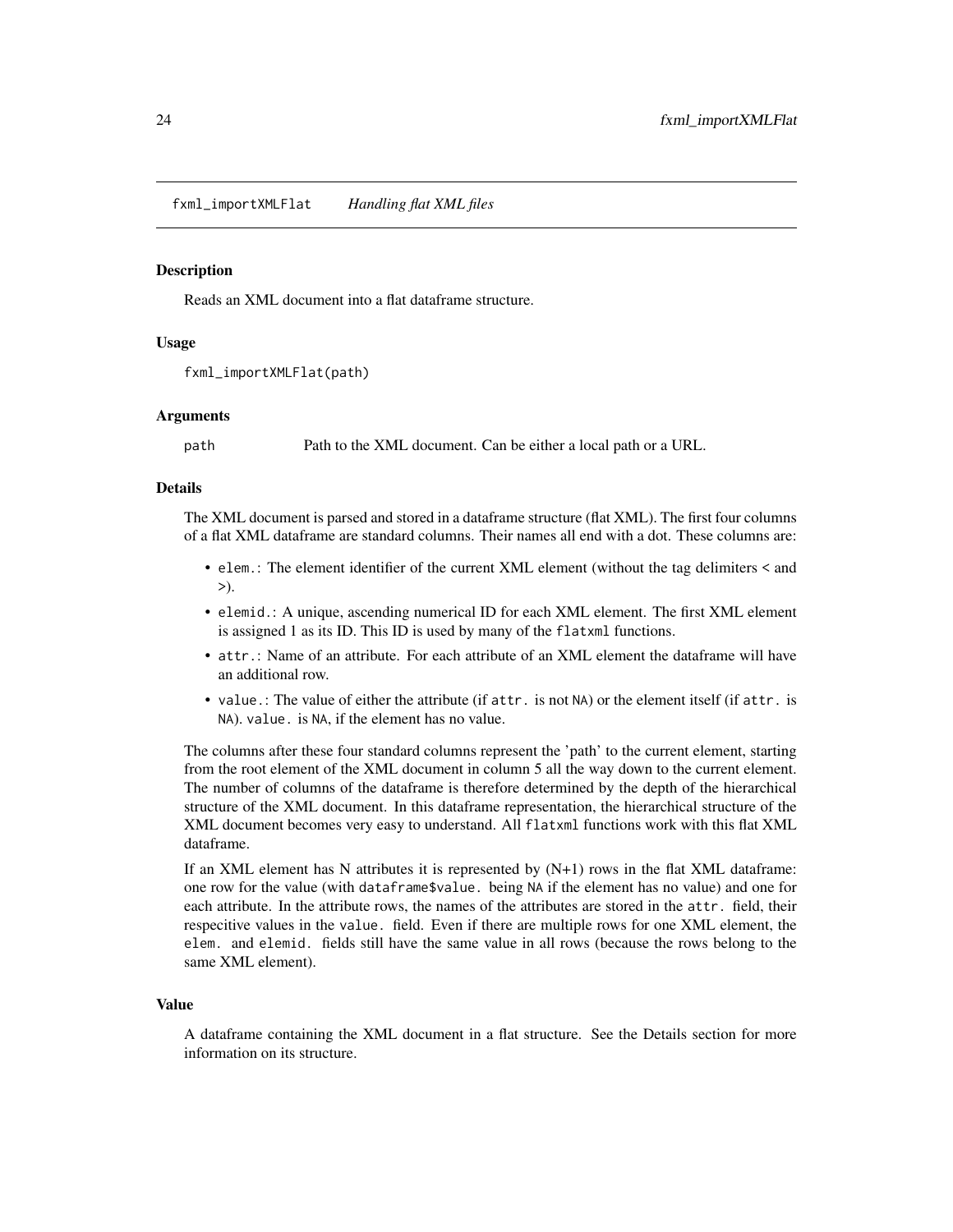# <span id="page-24-0"></span>fxml\_numAttributes 25

#### Author(s)

Joachim Zuckarelli <joachim@zuckarelli.de>

#### Examples

```
# Load example file with population data from United Nations Statistics Division
example <- system.file("worldpopulation.xml", package="flatxml")
# Create flat dataframe from XML
xml.dataframe <- fxml_importXMLFlat(example)
```
<span id="page-24-1"></span>fxml\_numAttributes *Attributes of XML elements*

## Description

Determines the number of attributes of an XML element.

#### Usage

fxml\_numAttributes(xmlflat.df, elemid)

# Arguments

| xmlflat.df | A flat XML dataframe created with fxml_importXMLFlat.                           |
|------------|---------------------------------------------------------------------------------|
| elemid     | The ID of the XML element. The ID is the value of the elemid, field in the flat |
|            | XML dataframe.                                                                  |

#### Value

The number of attributes of the XML element with ID elemid.

#### Author(s)

Joachim Zuckarelli <joachim@zuckarelli.de>

## See Also

[fxml\\_hasAttributes](#page-18-1), [fxml\\_getAttribute](#page-9-1), [fxml\\_getAttributesAll](#page-10-1)

```
# Load example file with population data from United Nations Statistics Division
# and create flat dataframe
example <- system.file("worldpopulation.xml", package="flatxml")
xml.dataframe <- fxml_importXMLFlat(example)
```

```
# Determine the number of attributes of the XML element with ID 4 (xml.dataframe$elemid. == 4)
fxml_numAttributes(xml.dataframe, 4)
```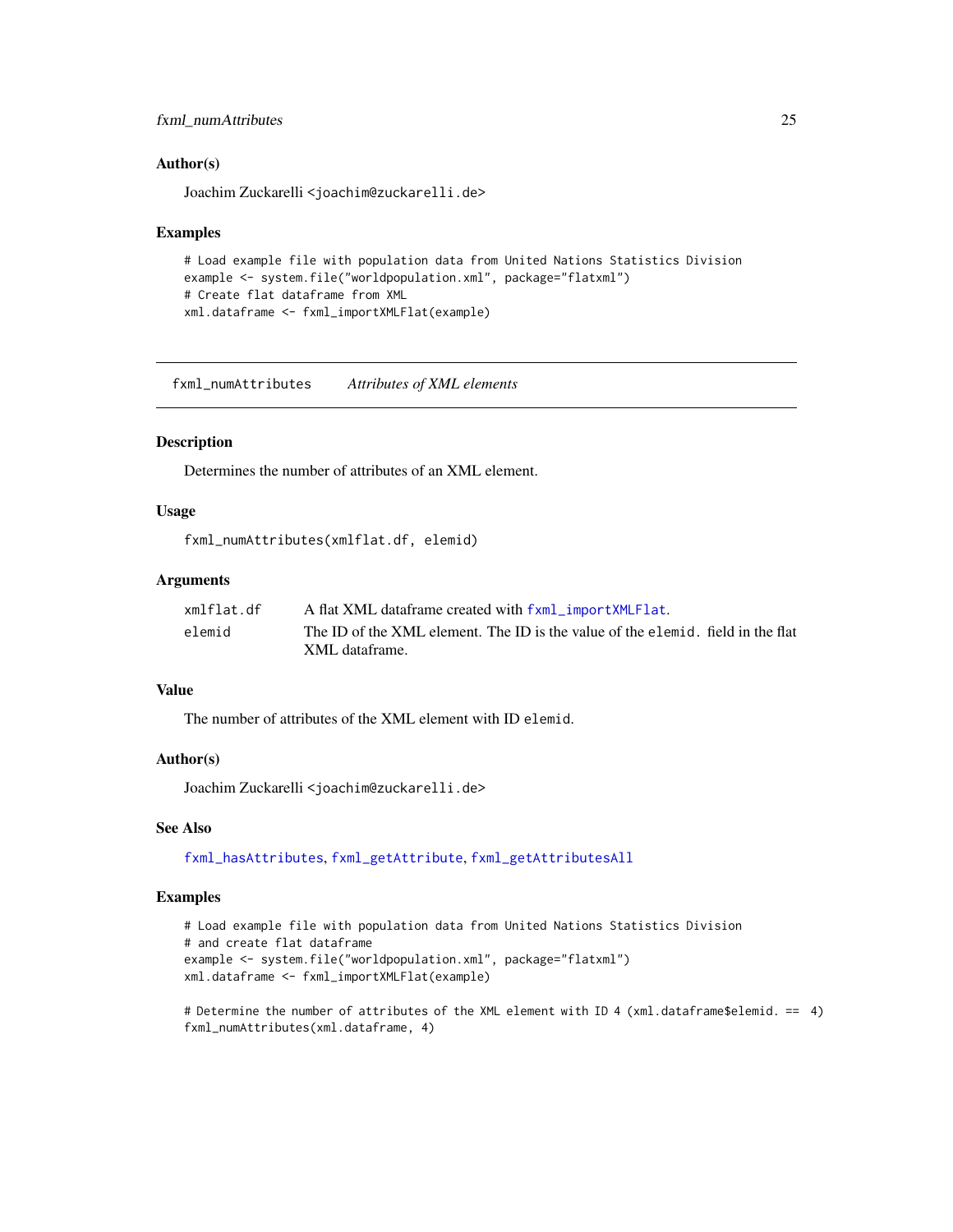<span id="page-25-1"></span><span id="page-25-0"></span>fxml\_numChildren *Children of an XML element*

# Description

Determines the number of children of an XML element.

# Usage

fxml\_numChildren(xmlflat.df, elemid)

# Arguments

| xmlflat.df | A flat XML dataframe created with fxml_importXMLFlat.                                             |
|------------|---------------------------------------------------------------------------------------------------|
| elemid     | The ID of the XML element. The ID is the value of the elemid, field in the flat<br>XML dataframe. |

#### Value

The number of children of the XML element with ID elemid.

# Author(s)

Joachim Zuckarelli <joachim@zuckarelli.de>

# See Also

[fxml\\_hasChildren](#page-19-1), [fxml\\_getChildren](#page-11-1)

```
# Load example file with population data from United Nations Statistics Division
# and create flat dataframe
example <- system.file("worldpopulation.xml", package="flatxml")
xml.dataframe <- fxml_importXMLFlat(example)
```

```
# Determine the number of children (sub-elements) of the XML element with ID 4
# (xml.dataframe$elemid. == 4)
fxml_numChildren(xml.dataframe, 4)
```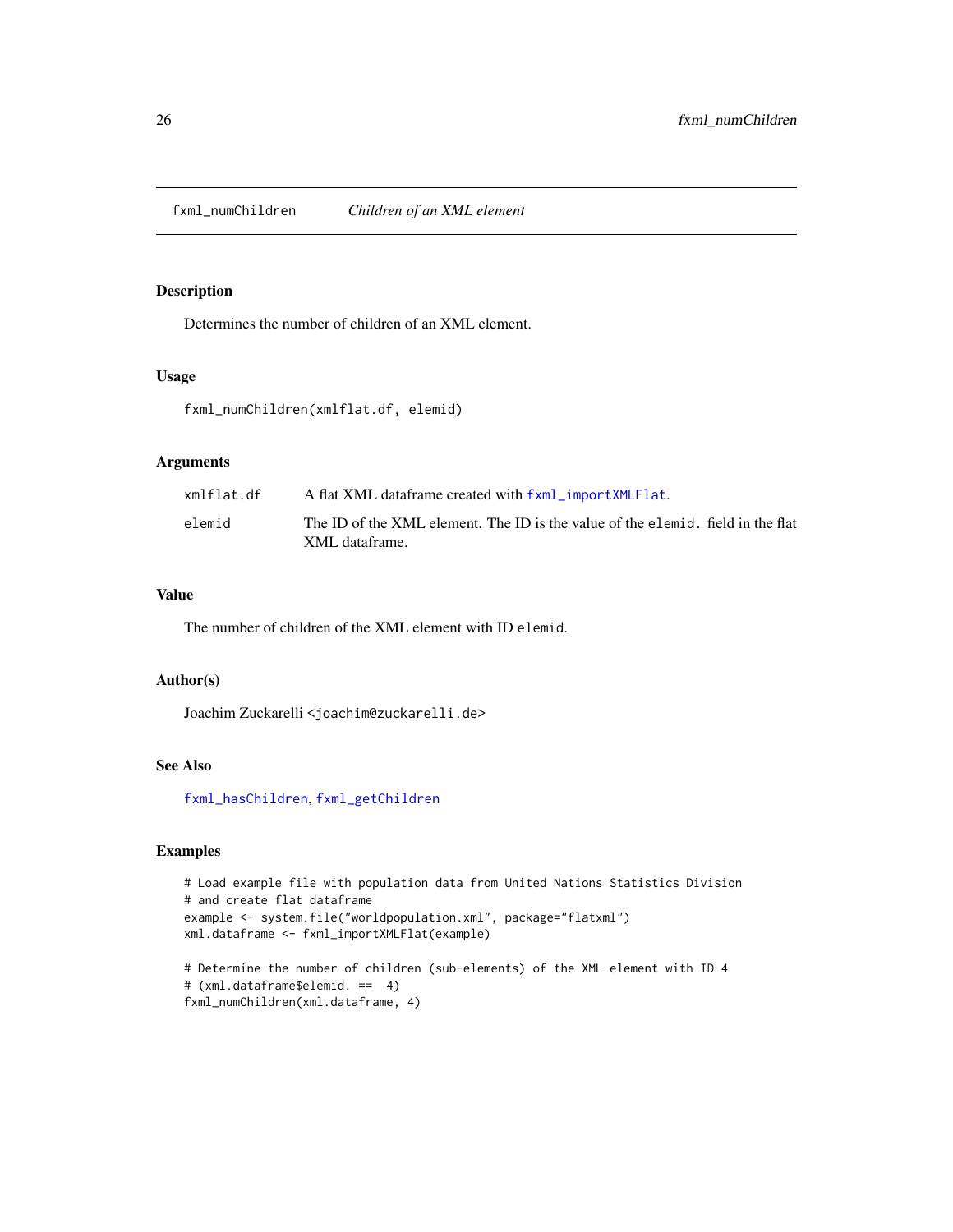# <span id="page-26-1"></span><span id="page-26-0"></span>Description

Determines the number of siblings of an XML element, i.e. elements on the same hierarchical level.

#### Usage

fxml\_numSiblings(xmlflat.df, elemid)

#### Arguments

| xmlflat.df | A flat XML dataframe created with fxml_importXMLFlat.                           |
|------------|---------------------------------------------------------------------------------|
| elemid     | The ID of the XML element. The ID is the value of the elemid, field in the flat |
|            | XML dataframe.                                                                  |

# Value

The number of siblings of the XML element with ID elemid.

# Author(s)

Joachim Zuckarelli <joachim@zuckarelli.de>

#' @seealso [fxml\\_hasSiblings](#page-21-1), [fxml\\_getSiblings](#page-15-1)

```
# Load example file with population data from United Nations Statistics Division
# and create flat dataframe
example <- system.file("worldpopulation.xml", package="flatxml")
xml.dataframe <- fxml_importXMLFlat(example)
```

```
# Determine the number of siblings (elements on the same hierarchy level) of the XML element
# with ID 4 (xml.dataframe$elemid. == 4)
fxml_numSiblings(xml.dataframe, 4)
```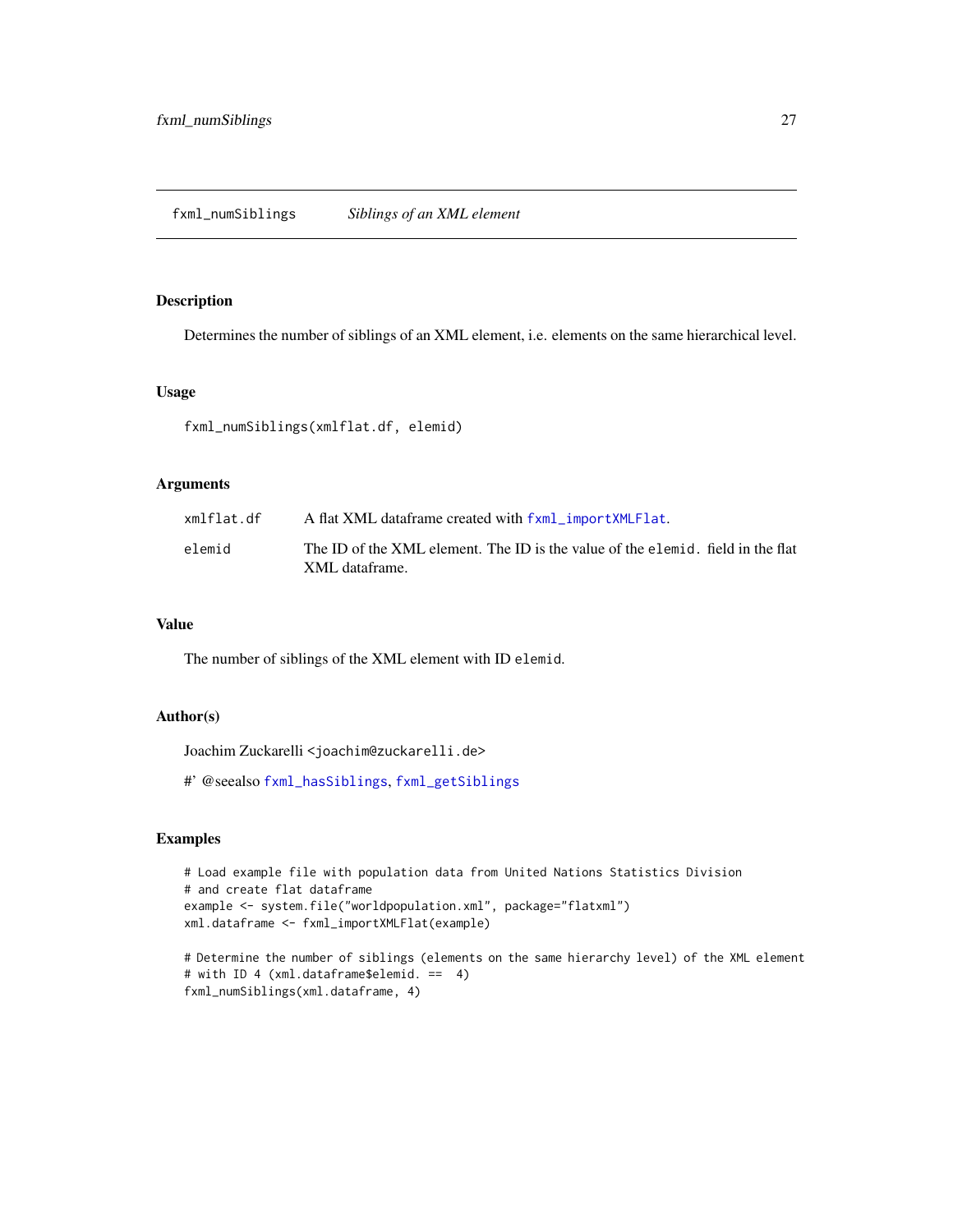<span id="page-27-1"></span><span id="page-27-0"></span>

# Description

Reads in data from an XML document and returns a dataframe.

# Usage

```
fxml_toDataFrame(xmlflat.df, siblings.of, same.tag = TRUE, attr.only = NULL,
 attr.not = NULL, elem.or.attr = "elem", col.attr = "",
  include.fields = NULL, exclude.fields = NULL)
```
# Arguments

| xmlflat.df   | A flat XML dataframe created with fxml_importXMLFlat.                                                                                                                                                                                                                                                                                                                                                                                                                                                                                                                                                                                                                |
|--------------|----------------------------------------------------------------------------------------------------------------------------------------------------------------------------------------------------------------------------------------------------------------------------------------------------------------------------------------------------------------------------------------------------------------------------------------------------------------------------------------------------------------------------------------------------------------------------------------------------------------------------------------------------------------------|
| siblings.of  | ID of one of the XML elements that contain the data records. All data records<br>need to be on the same hierarchical level as the XML element with this ID.                                                                                                                                                                                                                                                                                                                                                                                                                                                                                                          |
| same.tag     | If TRUE, only elements of the same type (xmlflat.df\$elem.) as the element<br>sibling of are considered as data records. If FALSE, all elements on the same<br>hierarchical level as the element sibling. of are considered to be data records.                                                                                                                                                                                                                                                                                                                                                                                                                      |
| attr.only    | A list of named vectors representing attribute/value combinations the data records<br>must match. The name of an element in the list is the XML element name to<br>which the attribute belongs. The list element itself is a named vector. The vec-<br>tor's elements represent different attributes $(=$ the names of the vector elements)<br>and their values (= vector elements). Example: $attr-only = list(tag1 = c(atrib1 = "Value 1", a$<br>will only include tag1 elements of the form $\text{tag1}$ attrib1 = "Value 1" attrib2 = "Value 2"><br>and tag2 elements of the form $\langle \text{tag2} \atop \text{atrich3} \equiv$ "Value 3"> as data records. |
| attr.not     | A list of vectors representing attribute/value combinations the XML elements<br>must not match to be considered as data records. See argument attr.only for<br>details.                                                                                                                                                                                                                                                                                                                                                                                                                                                                                              |
| elem.or.attr | Either "elem" or "attr". Defines, if the names of the record fields (columns in<br>the dataframe) are represented by the names (tags) of the respective XML ele-<br>ments (the children of the elements on the same level as siblings. of) ("elem")<br>or if the field names are given by some attribute of those tags ("attr").                                                                                                                                                                                                                                                                                                                                     |
| col.attr     | If elem.or.attr is "attr" then col.attr specifies the name of the attribute<br>that gives the record field / column names.                                                                                                                                                                                                                                                                                                                                                                                                                                                                                                                                           |
|              | include fields A character vector with the names of the fields that are to be included in the<br>result data frame. By default, all fields from the XML document are included.                                                                                                                                                                                                                                                                                                                                                                                                                                                                                       |
|              | exclude, fields A character vector with the names of the fields that should be excluded in the<br>result dataframe. By default, no fields from the XML document are excluded.                                                                                                                                                                                                                                                                                                                                                                                                                                                                                        |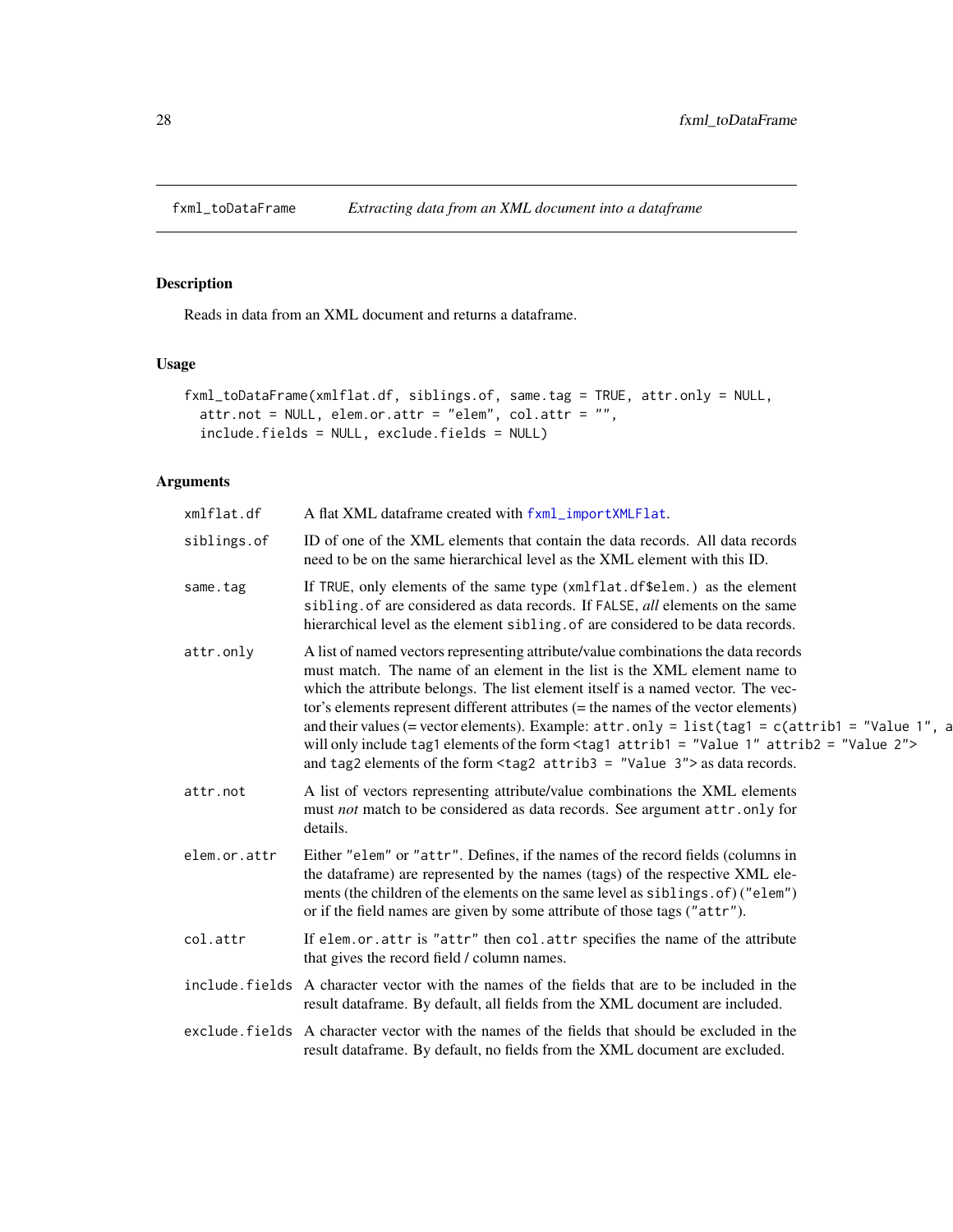<span id="page-28-0"></span>fxml\_toDataFrame 29

# Details

Data that can be read in are either represented in this way:

```
<record>
<field1>Value of field1</field1>
<field2>Value of field2</field2>
<field3>Value of field3</field3>
</record>
...
```
In this case elem.or.attr would need to be "elem" because the field names of the data records (field1, field2, field3) are the names of the elements.

Or, the XML data could also look like this:

```
<record>
<column name="field1">Value of field1</column>
<column name="field2">Value of field2</column>
<column name="field3">Value of field3</column>
</record>
...
```
Here, the names of the fields are attributes, so elem.or.attr would need to be "attr" and col.attr would be set to "name", so fxml\_toDataframe() knows where to look for the field/column names.

In any case, siblings.of would be the ID (xmlflat.df\$elemid.) of one of the <record> elements.

# Value

A dataframe with the data read in from the XML document.

#### Author(s)

Joachim Zuckarelli <joachim@zuckarelli.de>

#### See Also

[fxml\\_importXMLFlat](#page-23-1)

#### Examples

```
# Load example file with population data from United Nations Statistics Division
# and create flat dataframe
example <- system.file("worldpopulation.xml", package="flatxml")
xml.dataframe <- fxml_importXMLFlat(example)
```
# Extract the data out of the XML document. The data records are on the same hierarchical level # as element with ID 3 (xml.dataframe\$elemid. == 3).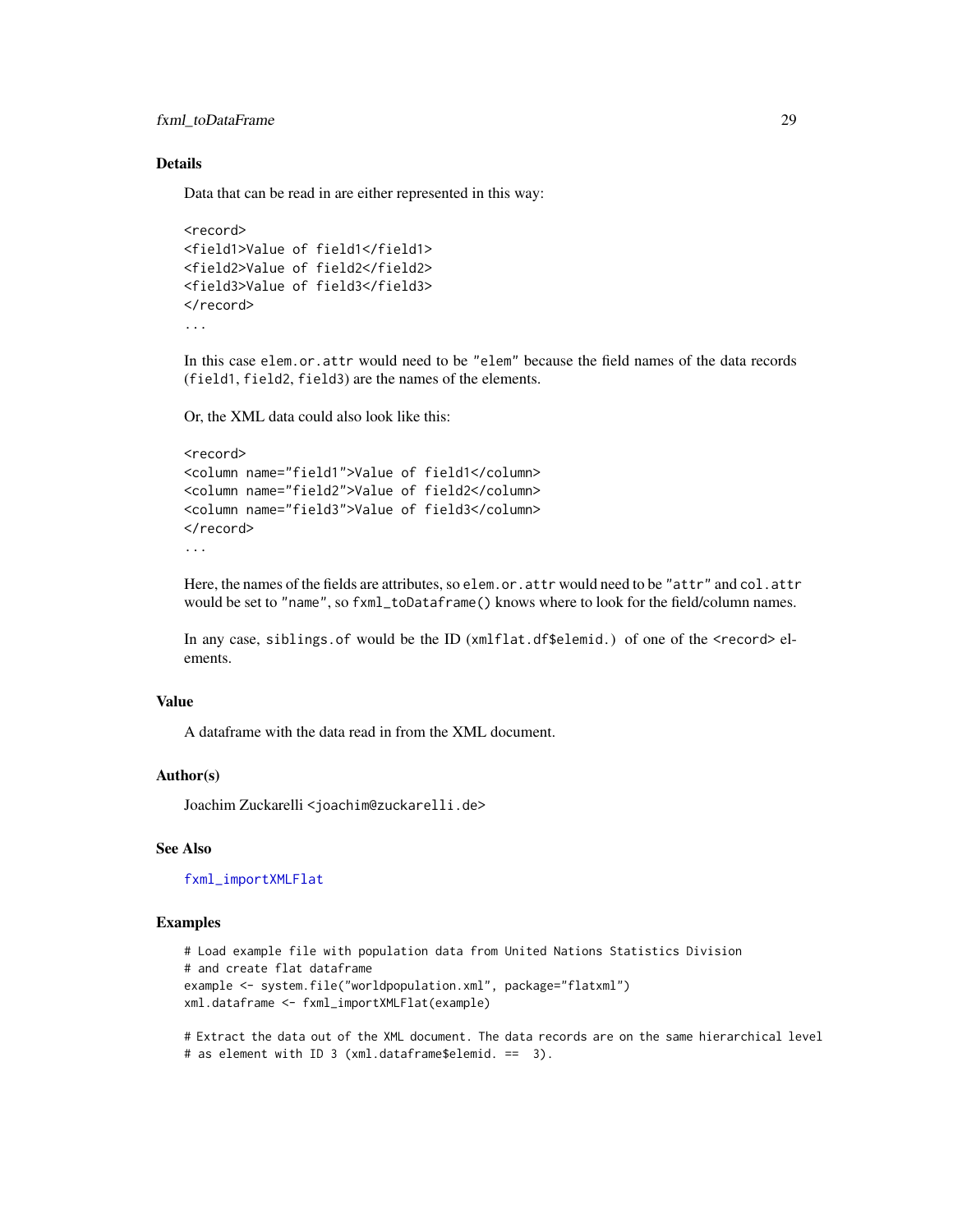```
# The field names are given in the "name" attribute of the children elements of element no. 3
# and its siblings
population.df <- fxml_toDataFrame(xml.dataframe, siblings.of=3, elem.or.attr="attr",
col.attr="name")
# Exclude the "Value Footnote" field from the returned dataframe
population.df <- fxml_toDataFrame(xml.dataframe, siblings.of=3, elem.or.attr="attr",
col.attr="name", exclude.fields=c("Value Footnote"))
```

```
# Load example file with soccer world cup data (data from
# https://www.fifa.com/fifa-tournaments/statistics-and-records/worldcup/index.html)
# and create flat dataframe
example2 <- system.file("soccer.xml", package="flatxml")
xml.dataframe2 <- fxml_importXMLFlat(example2)
```

```
# Extract the data out of the XML document. The data records are on the same hierarchical level
# as element with ID 3 (xml.dataframe$elemid. == 3). #' # The field names are given as the name
# of the children elements of element no. 3 and its siblings.
worldcups.df <- fxml_toDataFrame(xml.dataframe2, siblings.of=3, elem.or.attr="elem")
```